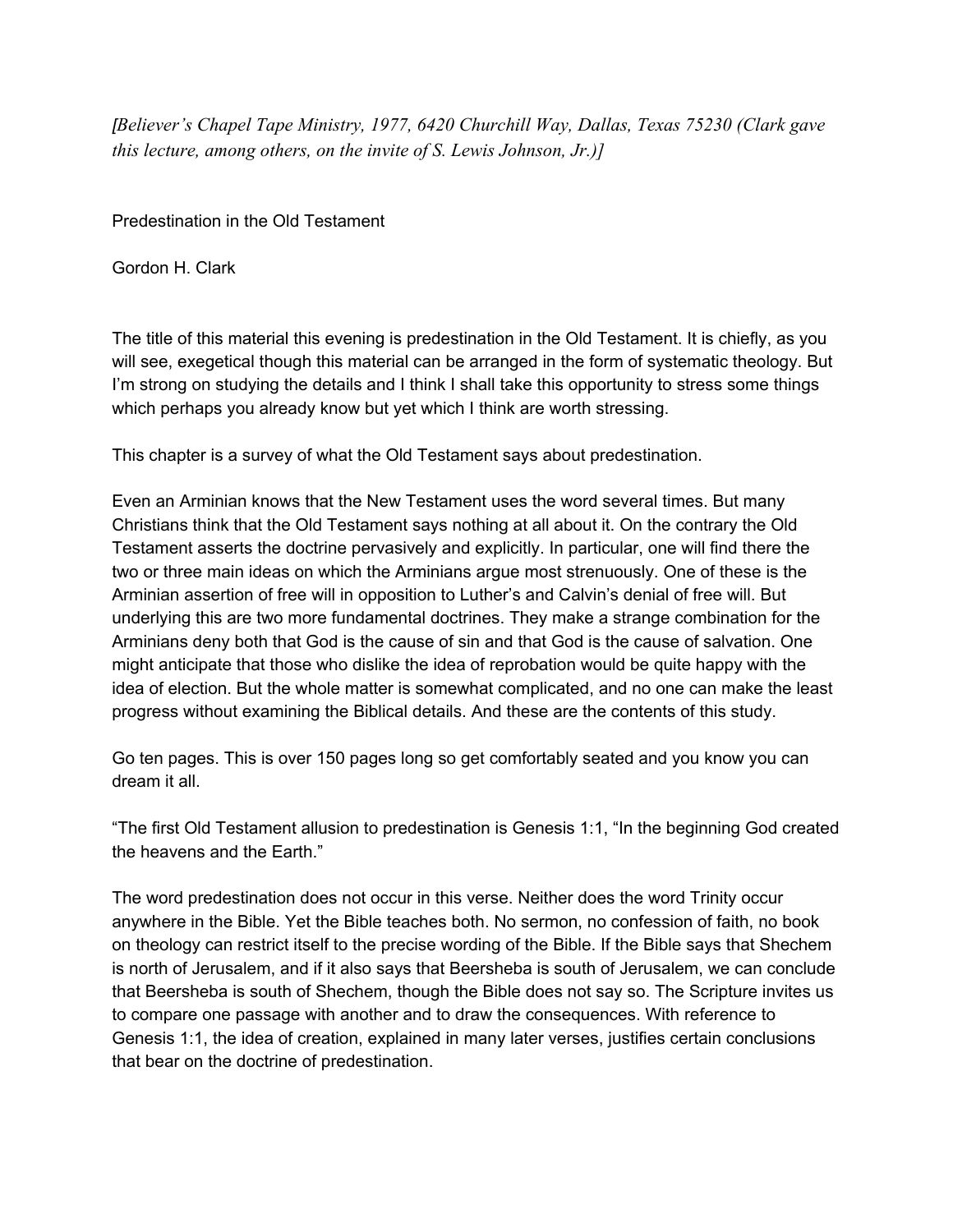There are many verses later in Scripture, which, when put together, show that God created the universe out of nothing. One such verse comes quickly to mind: "God said, let there be light, and there was "light." Light appeared instantaneously by divine fiat, by divine command. Later on God formed the body of Adam, not out of nothing, but out of earth, and then he breathed life into the clay.

Creation ex nihilo, out of nothing, implies two things. First, there was no antecedent power to stimulate God; there was no one to suggest plans to God, or to suggest alterations to the plans God had; still less could anyone defeat God's purposes. God was alone. He could do as he pleased.

In the second place, after God created something, the thing created had no authority to complain, Why have you made me thus? A wren has no right to complain that it is not an elephant. God had decided to create a world, and a world by definition includes differences. The different things have no right to hold God responsible for the qualities they have or the qualities they lack. God is responsible to no one. He distributed wings, legs, horns, and minds just as it suited him to. No one has any claim on God.

Many of the items in the preceding paragraph are stated in more or less detail throughout the Bible. But they are included in the concept of creation. Creation implies the complete control of the sovereign Creator over the dependent creature. And complete control is predestination. Thus the Bible's very first sentence reveals the doctrine here to be studied.

Now Arminians, at least those who have escaped the contamination of liberalism, Arminians believe in creation. But they fail to see what it means. They suppose, particularly in the case of men, if not of angels, that once a being is created, he, she, or it can legitimately claim that God is obliged to treat him as he wants to be treated, rather than as God decides to treat him. Man has rights, they say, that God must respect. Quite the contrary, however, man has no rights in opposition to God. Whatever rights a man has, as was the case with qualities, are those God decides to give him. God as creator can give, withhold, or retake any rights as he pleases. Whatever he gives to man is a gift and not a debt. No one has any claims over the Creator. Let us see carefully how the Old Testament spells this out.

One might next cite the account of the flood to show God's control over the forces of nature. More profoundly, nature has no forces: They are God's forces, and he sends floods and earthquakes as he pleases. But since Arminians do not generally contest God's control of inanimate nature, this point requires little emphasis.

Yet when the forces of inanimate nature and human nature combine to produce historical events, the Arminian agrees only with hesitation. In Genesis 12 and following God makes certain promises to Abraham. God, not Abraham, will make Abraham's descendants a great nation. God will bless and curse. "Unto thy seed," God says in Genesis 12:7, "unto thy seed will I give this land." Then in Genesis 15:1 further promises are made. In particular, God promises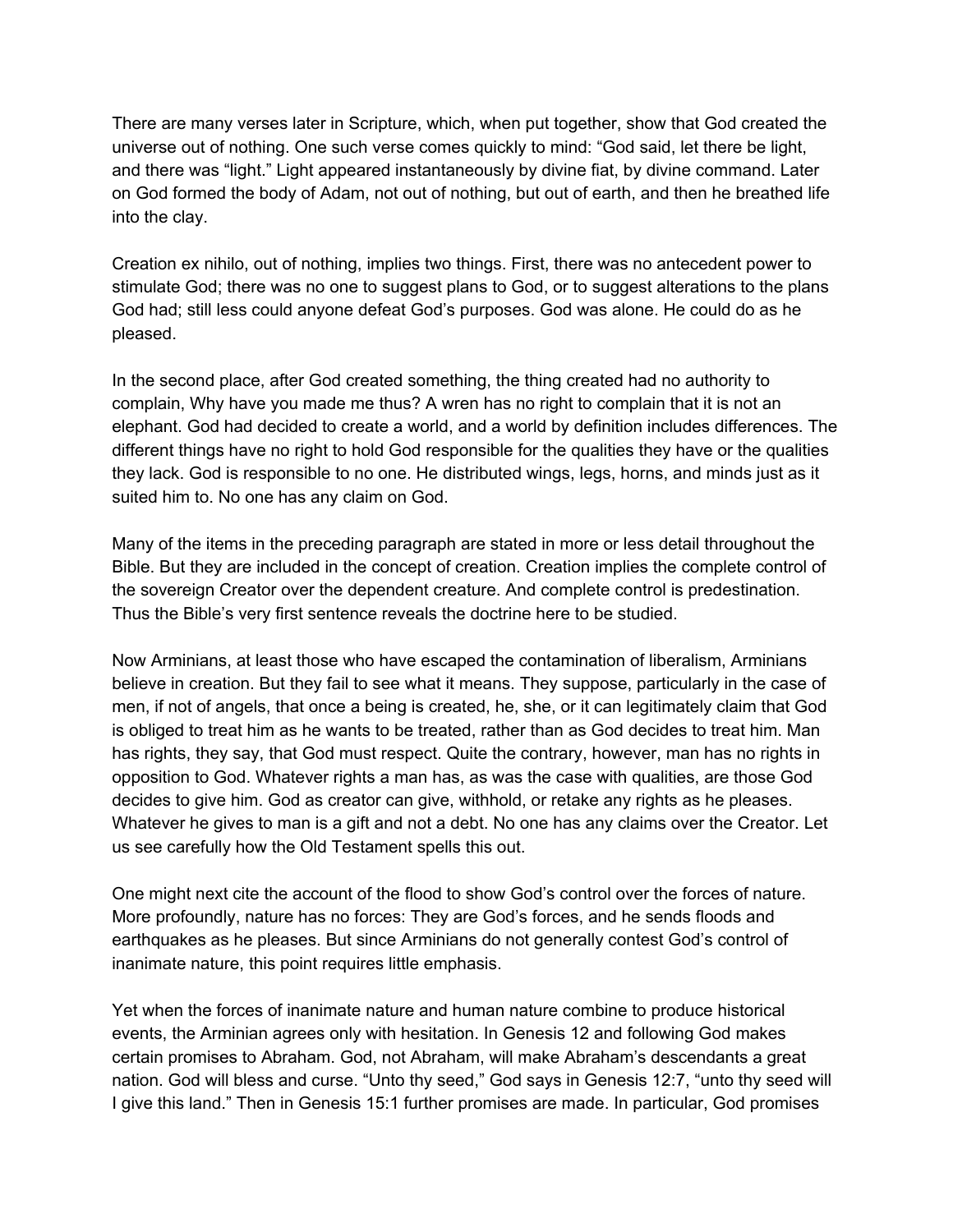that Abraham shall have an heir, and a numerous posterity. More to the point, God in Genesis 17:1 declares that he is almighty. That is, he can do anything he wishes to. Now, the Arminians will admit that God can work on an elderly woman's body so that she can bear a son. But if God can do anything, he can also cause Abraham to choose to migrate to Palestine and later cause Jacob to migrate to Egypt so as to fulfill the prophecy of Genesis 15:13. In view of such prophecies, what answer must be given to the question, Was it possible for Jacob to will never to descend into Egypt? Can man will to prevent God's predictions from coming to pass? Must not man's will be to fulfill them?

Does it seem far-fetched to say that God controls men's wills? Consider another verse. Abraham had moved south to Gerar, in the kingdom of Abimelech. Abimelech immediately became enamored of Sarah's beauty. He took her. God then spoke to the king in a dream: "The woman which thou hast taken, she is a man's wife. But Abimelech had not come near her. She herself said, He [Abraham] is my brother. In the integrity of my heart and innocency of my hands have I done this. And God said I know for I also prevented you from sinning against me; therefore, suffered I thee not to touch her."

This is something the Arminians do not understand, nor can they fit it into their theology. Abimelech had no free will. He simply could not have chosen to lie with Sarah that night, because God controlled his will and caused him to refrain. A free will, of course, is one that is determined by nothing. It is equally able to make either of two incompatible choices. But God determined Abimelech not to make one of these choices; he caused him to make the other.

One further verse in Genesis, however, must be listed because it is one of the clearest Calvinistic and anti-Arminian verses in the whole Bible. After the death of Jacob, Joseph's brethren were afraid that Joseph might take vengeance on them for their earlier misdeeds. To them Joseph replied, "Ye thought evil against me, but God meant it unto good, to bring to pass, as it is this day, to save much people alive." The jealous brothers had earlier considered murdering Joseph, but they changed their minds and sold him into slavery. Their intentions were evil, but God had controlled their wills. They simply could not have remained firm in their decision to kill Joseph, because God had decreed to send Joseph to Egypt for the purpose of later saving that family from starvation. The brothers decided to sell Joseph. God controlled their decision. They were not free to will his death, nor to let him go, either. So ends Genesis. And we'll turn from page 17 to 30.

The idea of God's controlling the will and thoughts of men is not something rare or exceptional in the Bible. The next verse, after the one after I've jumped over, you find a lot of material in Exodus which I don't mention, is Deuteronomy 2:30: "Sihon, King of Heshbon, would not let us pass by him; for the Lord thy God hardened his spirit and made his heart obstinate that he might deliver him into your hand.

This differs from the case of Pharaoh in Exodus, it's mentioned some twenty times that God hardened his heart, only by the absence of any statement that Sihon hardened his own spirit.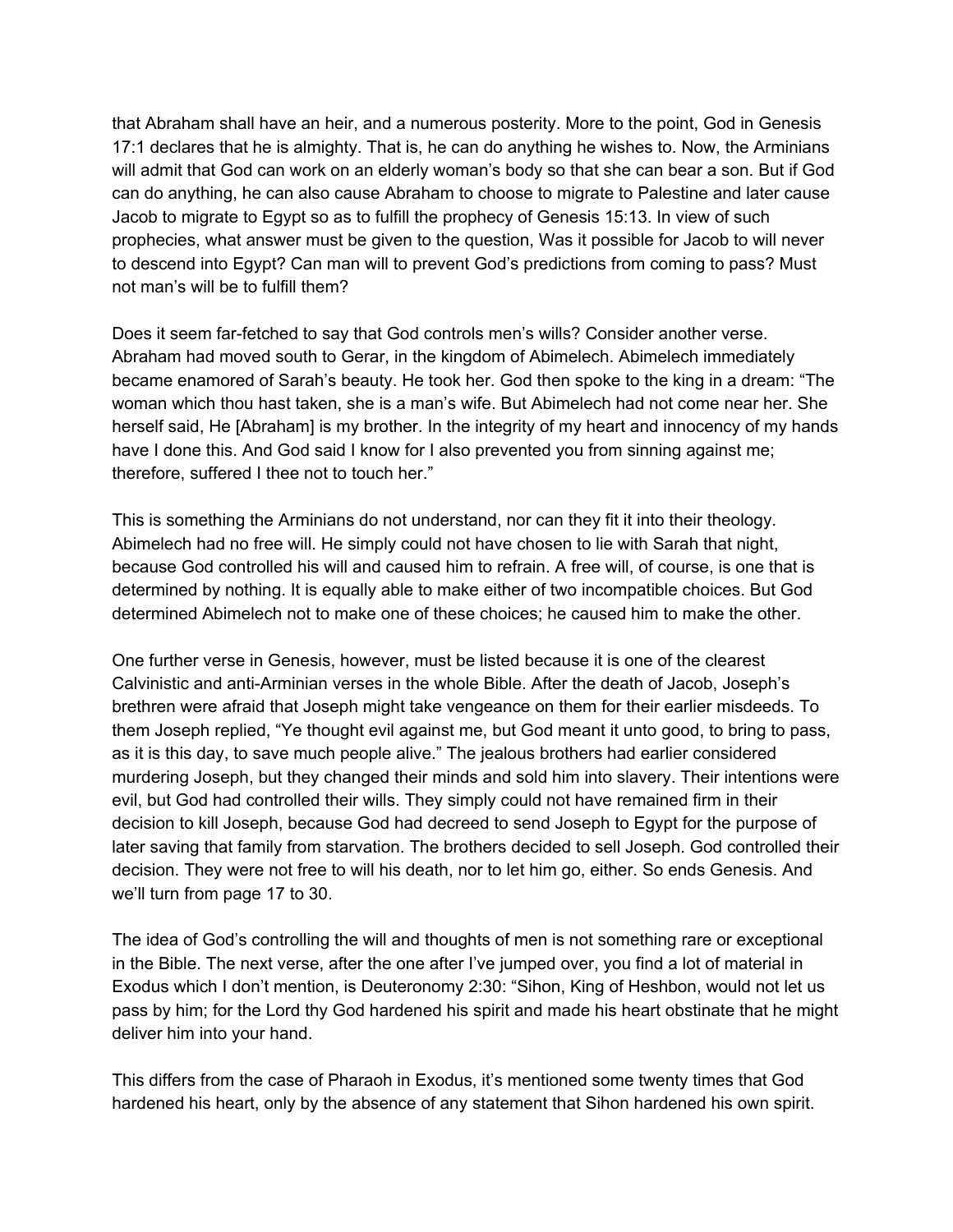Otherwise the verse asserts God's activity or causality for the purpose for which he made Sihon do what he did. Then Moses, in this passage, continues by declaring that God's purpose was fulfilled: Heshbon was totally destroyed and "only the cattle we took for a prey unto ourselves."

These verses have been instances in which the Lord caused certain people to think thoughts and make decisions to their own destruction. But consistent Arminians also dislike the idea that God causes some people to think thoughts and make decisions for their own good. If the will is free, God can cause good inclinations as little as he can cause evil decisions. However, Deuteronomy 30:6 says, "The Lord your God will circumcise your heart to love the Lord your God with all thine heart, and with all thine soul, that you mayest live.

Circumcision of the heart is here presumably identical to regeneration in the New Testament. In any case, the verse under discussion makes it clear that a great spiritual change is involved. This circumcision will cause them to love God with all their hearts, and will cause them "to return and obey the voice of the Lord." Circumcision is the cause; loving the Lord is the result. This particular verse does not say that if they are not circumcised they cannot love God; though this idea is given elsewhere in the Bible. But it obviously says that God's act causes them to love him. And of course God chooses, determines, predestinates, or selects which persons he will circumcise. That this future tense may refer more to the Messianic age than to the time of Joshua does not detract from the present argument. Whether sooner or later, God produces in these people the volition of love. In the Bible love is not an emotion, it is a volition.

It is impossible to list all the verses that bear upon the doctrine of predestination. Nor should too many verses be quoted that do nothing more than repeat a previous idea. For example, God's omnipotence, stated quite explicitly in Genesis, is stated just as clearly, but without much development, in Exodus 6:3; Numbers 24:4, 16; Ruth 1:20, 21 and more than two dozen times in Job. Such verses need not be quoted here unless they make some particular point. But the reader should be aware that this much of the doctrine of predestination is pervasive.

First Samuel 2:3, 69 seems to add a little bit. They say that God is a God of knowledge; he weighs the actions of men. He kills people and resurrects them. He keeps the feet of his saints. By themselves these verses do not seem to support the doctrine of predestination to any great degree. But one may surmise, and later verses will confirm it, that some of these predicted events, and the knowledge by which God predicts them, and God's employment of human agents in some cases, presupposes God's control of men's thoughts and volitions.

First Samuel gives more. In 12:22 it says, "It has pleased the Lord to make you his people." The reason the Jews could worship the Lord, as they did sometimes, was that God had chosen them. This did not depend on their volition. God is no respecter of persons, and the Israelites were not a great people, nor did they have any qualities that could determine God to choose them. His choice was simply his good pleasure. This resulted in their thinking, sometimes, that it was good to sacrifice as Moses commanded.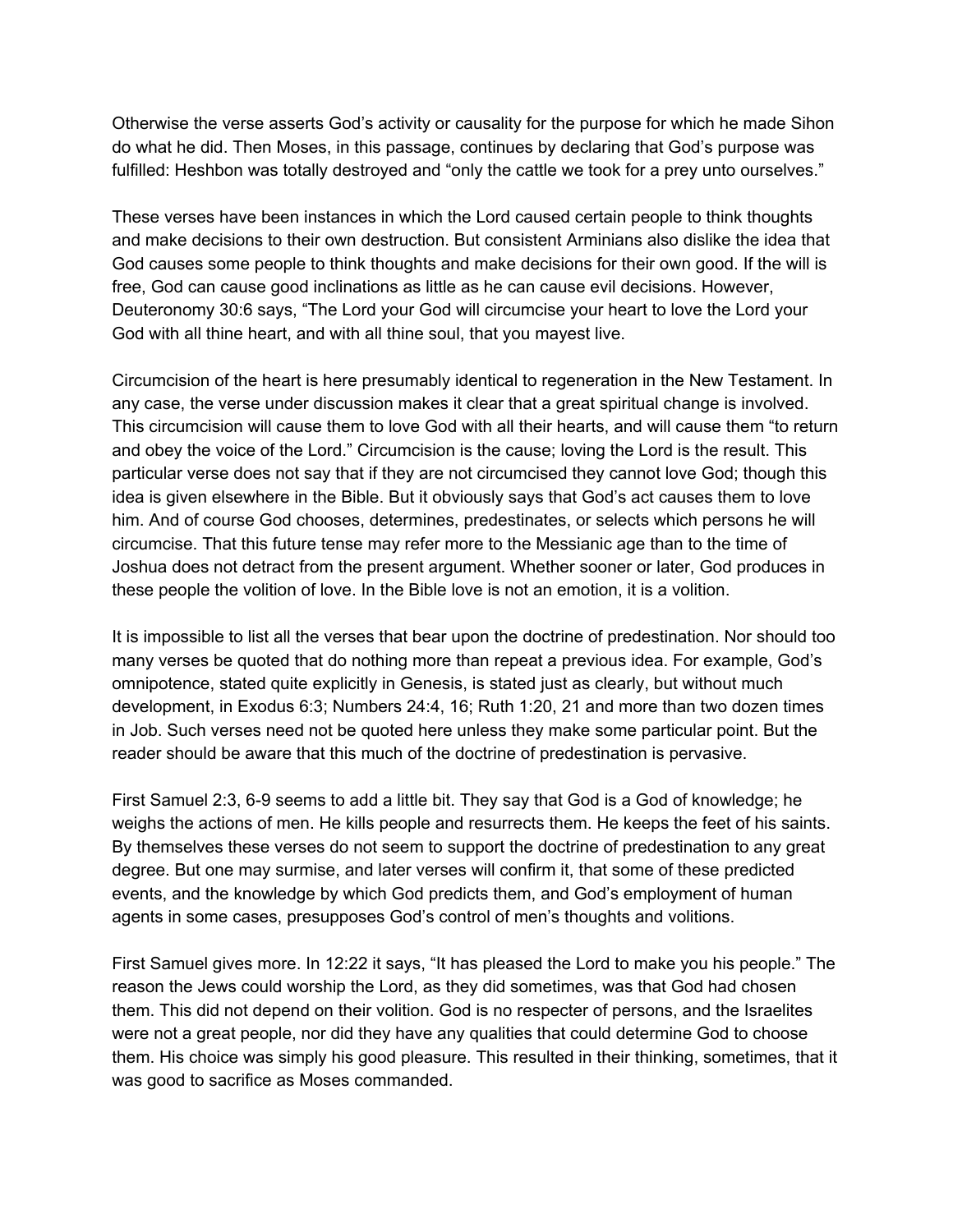Of course the Israelites did not always have good thoughts, nor did they always worship God as Moses had prescribed. Why? First Samuel 16:14 says, "The Spirit of the Lord departed from Saul, and an evil spirit from the Lord troubled him. And Saul's servants said unto him, Behold now, an evil spirit from the Lord troubleth thee."

This surely must be a hard verse for Arminians to swallow. For the present purpose it is not necessary to decide whether or not Saul had ever been regenerated. In either case God took from Saul whatever divine wisdom he had been given to govern his people. The Spirit having departed, Saul was not free to think the good thoughts or to will the good actions of his earlier reign. Not only was he unable to do good, the Lord himself sent an evil spirit upon him and thus caused him to choose evil thoughts and actions. The idea that man has some personal integrity and freedom that God dare not violate is the reverse of what the Bible teaches. God predetermines a man's thought and volitions. It is not that Saul could not do good, if he so willed. The point is he could have not so willed. He was not free; he was under the power of an evil spirit that the Lord had sent him.

A similar instance is given in 2 Samuel 17:14: "Absalom and all the men of Israel said, 'The counsel of Hushai the Archite is better than the counsel of Ahithophel.' For, this is why they thought it was better, the Lord had appointed to defeat the good counsel of Ahithophel, to the intent that the Lord might bring evil upon Absalom." Notice the chain of purposes. God purposed to bring evil upon Absalom. To accomplish this he not only sent Hushai to Absalom's council chamber, but caused Absalom and all his men to decide that Hushai's bad counsel was better than Ahithophel's wise counsel. God controlled their thoughts. It was impossible for Absalom to think and decide otherwise, for God was controlling their minds "to the intent that the Lord might bring evil upon Absalom." The situation is all the more convincing because it is a standard rule of warfare to follow up a victory immediately. But then General Bragg made the same mistake after Chickamauga. God predestinated his delay too.

Now wait a minute, I can't read this all.

The same sort of situation is described in 1 Kings 22:20ff. The Lord had determined to kill Ahab. To do this, God sent a lying spirit to persuade Ahab to do battle at Ramoth-Gilead. Note that in verse 22, this is 1 Kings 22, and now verse 22, after the lying spirit, perhaps over-confidently, guaranteed to persuade Ahab, the Lord said, "Thou shalt persuade him and prevail also; go forth and do so."

The reader will remember that Ahab disguised himself so as not to attract the enemy's attention; but "a certain man drew a bow at a venture and smote the King of Israel." God controlled the flight of the arrow. He had as easily controlled Ahab's decision to go to war. Ahab could not possibly have willed otherwise.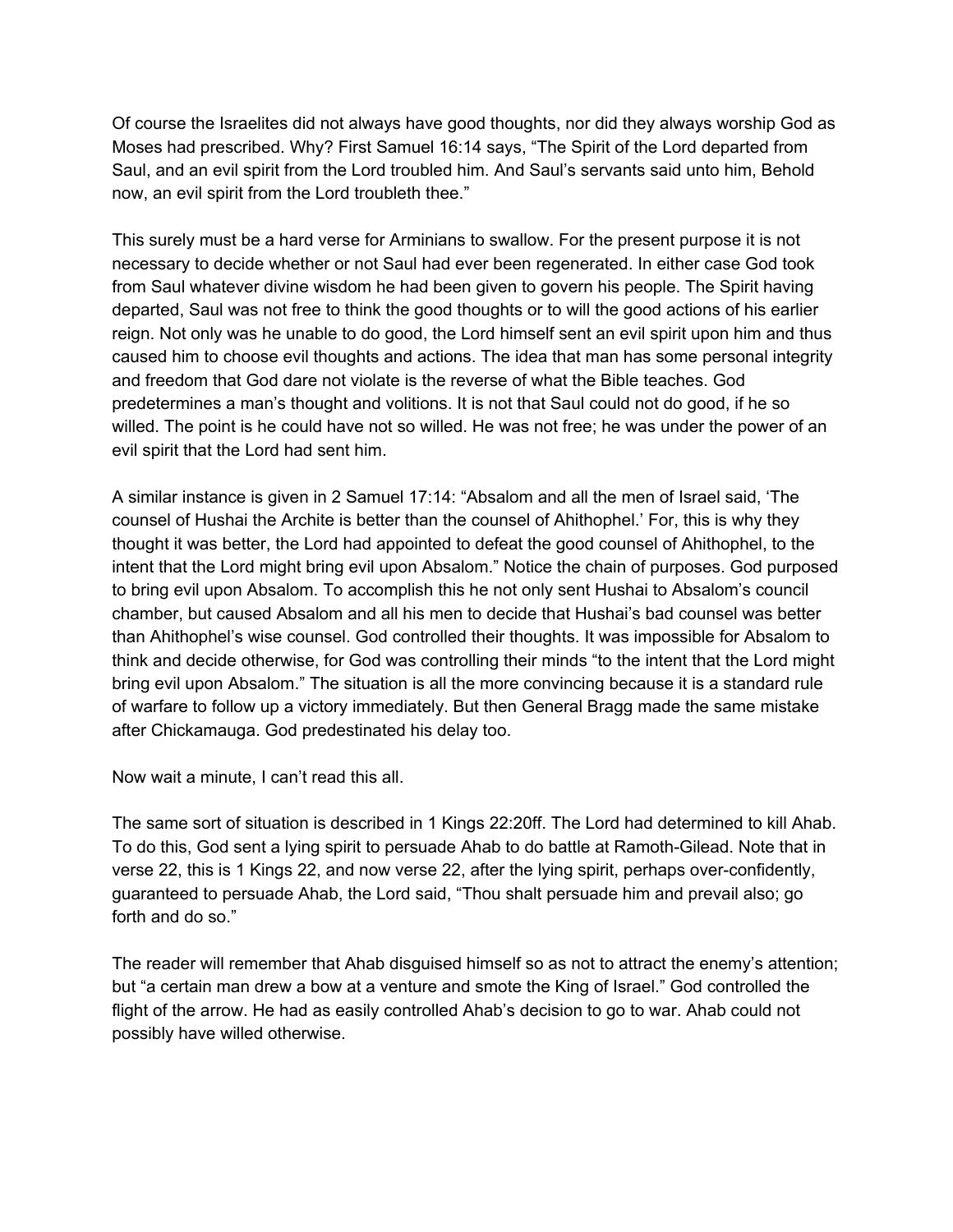Second Chronicles 10:15 is another instance of the divine determination of a king's choice. It said, "the cause was of God, that the Lord might perform his Word" – his promise, that is, to Jeroboam.

The list, though incomplete, grows tediously long. "Ezra 6:22 declares that the Lord "turned the heart of the king of Assyria unto them." The next chapter adds, "the king granted him [Ezra] all his request, according to the hand of the Lord his God upon him." The last "him" probably means Ezra, and not the king; but nonetheless, it was the Lord who determined what the king would decide.

Arminian objections should doubtless be considered in a separate section, but since the term "free will" occurs twice in this chapter, a break in the tedious list of Calvinistic verses may be a welcome relief. Ezra 7:13 is a decree of King Artaxerxes. It permitted all the Jews "which are minded of their own free will to go up to Jerusalem, to go with thee." This is Artaxerxes speaking. Verses 15 and 16 say that they may take their "free-will offerings" with them.

The matter of "free-will offerings" is easily disposed of. There are several other Old Testament verses that use this phrase. But they have nothing to do with the theory of free will. The Hebrew term for "free will," as an English word, means abundantly, spontaneously, voluntarily. It contrasts with the offerings that are prescribed by law, and which therefore are not spontaneous, nor even abundant. The question as to whether or not God controls the decision is entirely absent. So too in 7:13 the same Hebrew word is used. Even if the heathen king had used the English term "free will," we would not be greatly impressed by his theology. Artaxerxes simply meant that if any Jew wanted to return to Jerusalem, he was free to go – he was free from royal restrictions. But Ezra, to indicate the inspired view of the matter, adds in 7:27, 28, "Blessed be the Lord…which hath put such a thing as this in the king's heart…and hath extended mercy unto me before the king." Ezra does not reflect on God's moving some Jews to return to Jerusalem, but he is very clear that God controlled Artaxerxes.

Here go another twenty pages.

The Psalms contain a large number of passages that bear indirectly on predestination by teaching the sovereignty of God. These will be omitted here because an opponent would take refuge in their indirectness and refuse to see their implications.

He would want something more explicit. Well, the Psalms provide such verses also. Yet the Calvinist will never renounce logic: If the Scripture implies something, that something must be accepted. If a college student in a Logic class complains about the age-old and worn out syllogism, namely — All men are mortal; Socrates is a man; therefore, Socrates is mortal — and remarks, the football player in the back row whose weight is twice his IQ, if he remarks, "I agree that all men are mortal and that Socrates is a man, but you can't force on me the idea that by mere human logic that Socrates is mortal," if that is his objection, the professor must reply, If you do not grasp implication, you cannot understand anything, for nothing else is clearer.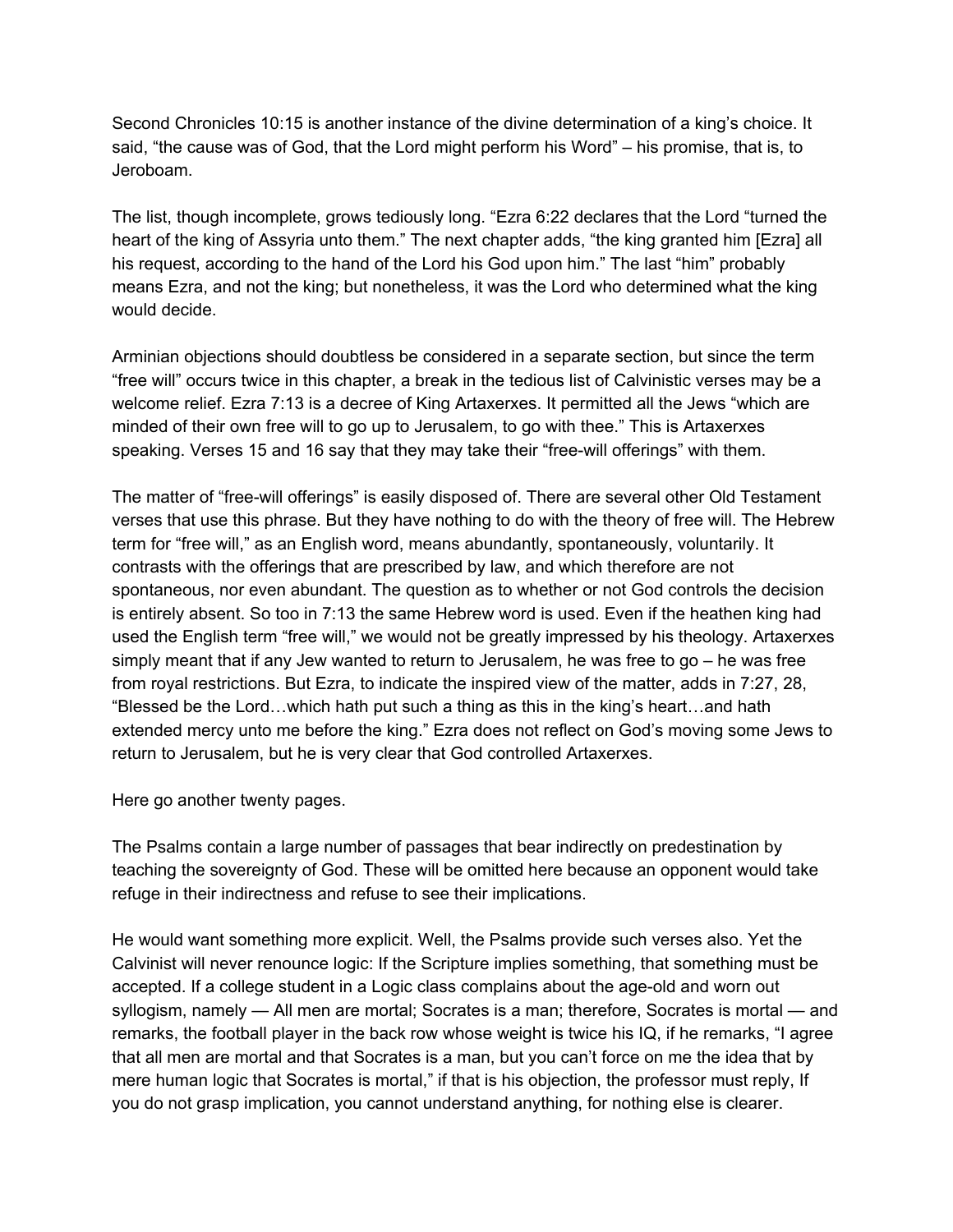Hence, when Psalm 14 emphasizes total depravity by saying, "They are corrupt…they are all together become filthy, there is none that doeth good, no, not one"; and when this is joined to Job 15:14 and 25:4, (I skipped over Job, that was some of the pages I skipped over) and later verses both in the Old Testament and the New, one sees that all people are totally alienated from God. Genesis 6:5 said that every imagination of the thoughts of his [man's] heart was only evil continually. The result is not simply that the natural man cannot do good; he cannot even want to. How then, as Job asked, how then can a man born of a woman be clean? The will of man must be changed; and only God can make a man clean. God must redirect his thoughts. The man himself is not free or able to do so. God, of course, decides, chooses, predestinates whom he will cleanse.

Why should Arminians think that God cannot or will not alter a man's volitions? Psalm 33:6-11 says, "By the Word of the Lord were the heavens made…he spake and it was done…. The Lord bringeth the counsel of the heathen to nought; he maketh the devices of the people of none effect." The Arminian will doubtless say that God sends pestilence, storms, or fire from Heaven upon the armies of wicked kings, and thus brings their plans to nought. So he did. But cannot the Creator also defeat his enemies by causing them to make inefficient choices? If the Arminian should insist that these verses do not explicitly teach that God causes human volitions, what can he say about the next verse: "Blessed is the nation whose God is the Lord; and the people whom he hath chosen for his own inheritance." God chooses whom he will cleanse; God chooses who his heirs shall be. The heirs do not resist his choice, because God controls their response. If this Psalm is not sufficiently explicit, the next two, and especially the second, leave no loophole.

Psalm 51:10 does not touch upon regeneration, but upon an already regenerate man who has grievously sinned. He pleads, "Create in me a clean heart, O God, and renew a right spirit within me." David does not claim to be able to cleanse himself. This requires the omnipotent, creative power of God. The verb is the same as in Genesis 1:1, and in the matter of creation David can no more cause it, hinder it, or alter it in any way than he could the original firmament. David also prays, "Renew a right spirit within me." Previously he had an adulterous and murderous spirit. Now he asks God to change his mind so that never again would he so think. And though it breaks the order of verses, it is pertinent at this point to join Proverbs 20:9 with Job and with the Psalms. Quote from Proverbs: "Who can say, I have made my heart clean?" Only God can regenerate the mind, or change it after sin, and cause it to think holy thoughts. And if Arminians think any holy thoughts, they should thank God for them instead of boasting of their own free will.

The next verse, Psalm 65:4, seems at first sight to be as explicit as any Calvinist could wish. Does it not say, "Blessed is the man whom thou chooseth and causeth to approach unto you." Isn't God's causality in mercy stated here in the clearest terms? Well, not exactly. The word cause is not in the Hebrew. Not even the causative Hiphil form of this verb approach is in the text. It is the Piel form – a somewhat emphatic form, but not quite causative. Worse yet, it is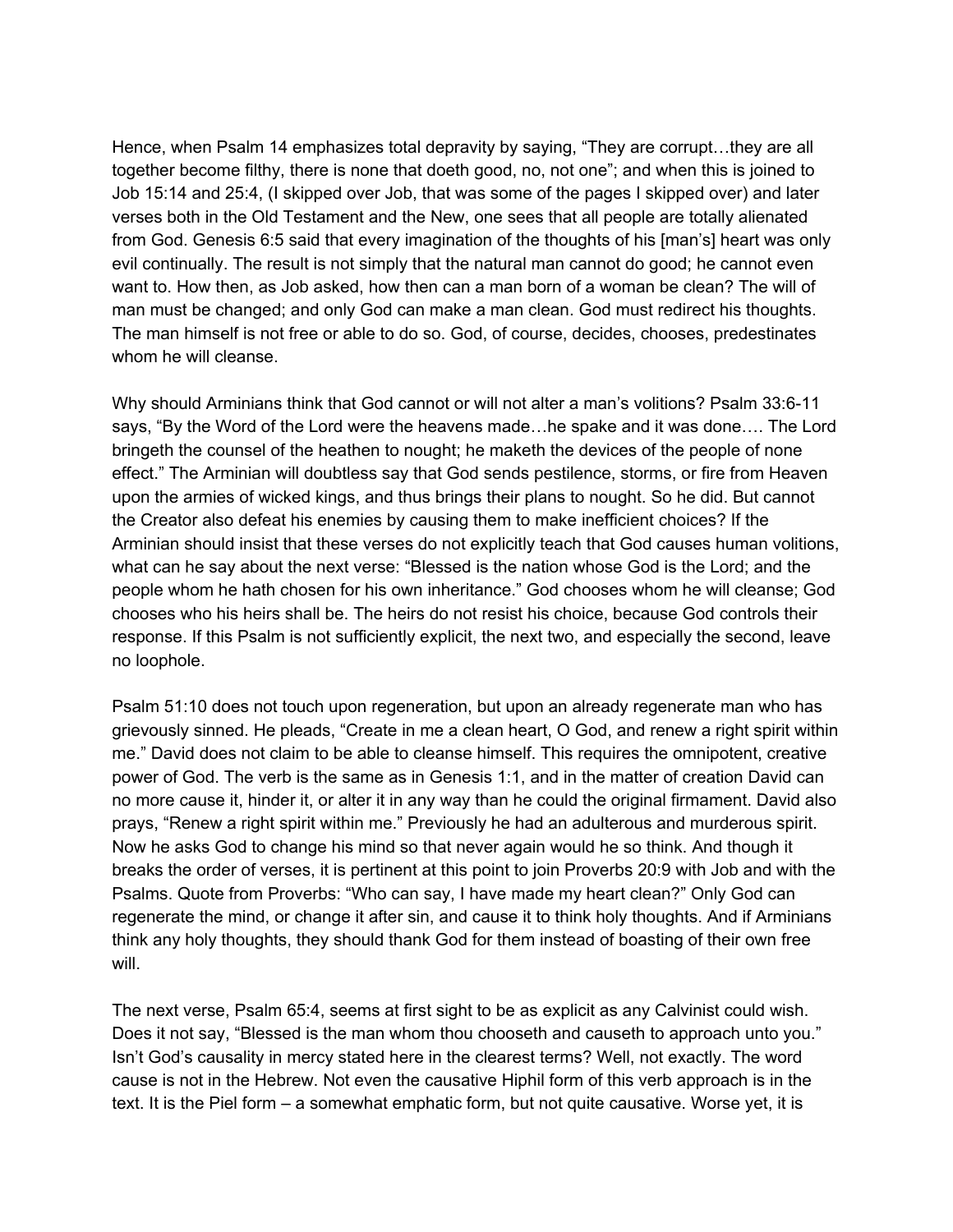here not so much emphatic as it is a way of turning an intransitive verb into a transitive one. The translation is, "Blessed is the man whom thou chooseth and bringeth unto you." Nevertheless, if this is not such an explicit statement of causality as the King James seems to make it and the Calvinist might wish for, it is still entirely too Calvinistic for the Arminian. Clearly and explicitly it says that God chooses certain people; and it also says that God brings these people to himself. If God brings them, they cannot refuse to be brought. The Psalm as a whole praises the omnipotence of God and his activities in many spheres. The subject is God's sovereignty, not his limitations.

Nothing could be more anti-Scriptural than the exhortation of a very popular contemporary evangelist. As a couple of hundred people came down the aisle to the front after the sermon, the evangelist addressed the fifteen thousand in their seats. And he said, I was there and heard it, "You have prayed for these who now stand before me, he said, and that is good; you will pray for them tomorrow, and that is good; but there is no use of your praying for them now, for not even God can help them (that is a verbatim quotation and I have had other evidences of the same words used in other places than Indianapolis) not even God can help them – they must decide by themselves." The wording here may not be absolutely verbatim, but that one phrase is (not even God can help them) that is precisely word for word. David's religion and David's salvation were completely different.

Skipping now to the book of Proverbs.

Even the book of Proverbs, which consists mainly of ethical instructions, contains, though only a few, but contains some very strong statements on predestination. Proverbs 16:1 reads, "The preparations of the heart in man and the answer of the tongue is from the Lord." The King James margin gives "disposings" as an alternate for "preparations." This verse, rather clearly, is not restricted to the facts of conversion alone. It quite generally covers all the thoughts of one's heart and all the answers one gives to any question. In this God works, not merely by ordinary methods of persuasion or other means of uncertain power, but by omnipotent effectiveness. All the indirect material relevant to God's sovereignty, passed over so briefly in the foregoing pages, gives the background for God's complete control of men's minds and thoughts. The verse in Proverbs continues by indicating that the words we speak, as well as the preparation of the heart, are from the Lord. That this is true, not only of devout Christians, but also of wicked kings, has been said before and will be said again.

In fact it is said again only three verses further on. Proverbs 16:4 states, "The Lord has made all things for himself: yes, even the wicked for the day of evil." Is this not clear enough to force an Arminian to become a Calvinist or to reject Christianity altogether? Methinks it would, if the Arminian were rational. God made the wicked. Like a Potter with indifferent clay, God made, of the same lump, vessels of dishonor as well as vessels of honor. This was part of his eternal plan, and every part of it contributes to the manifestation of his power and glory.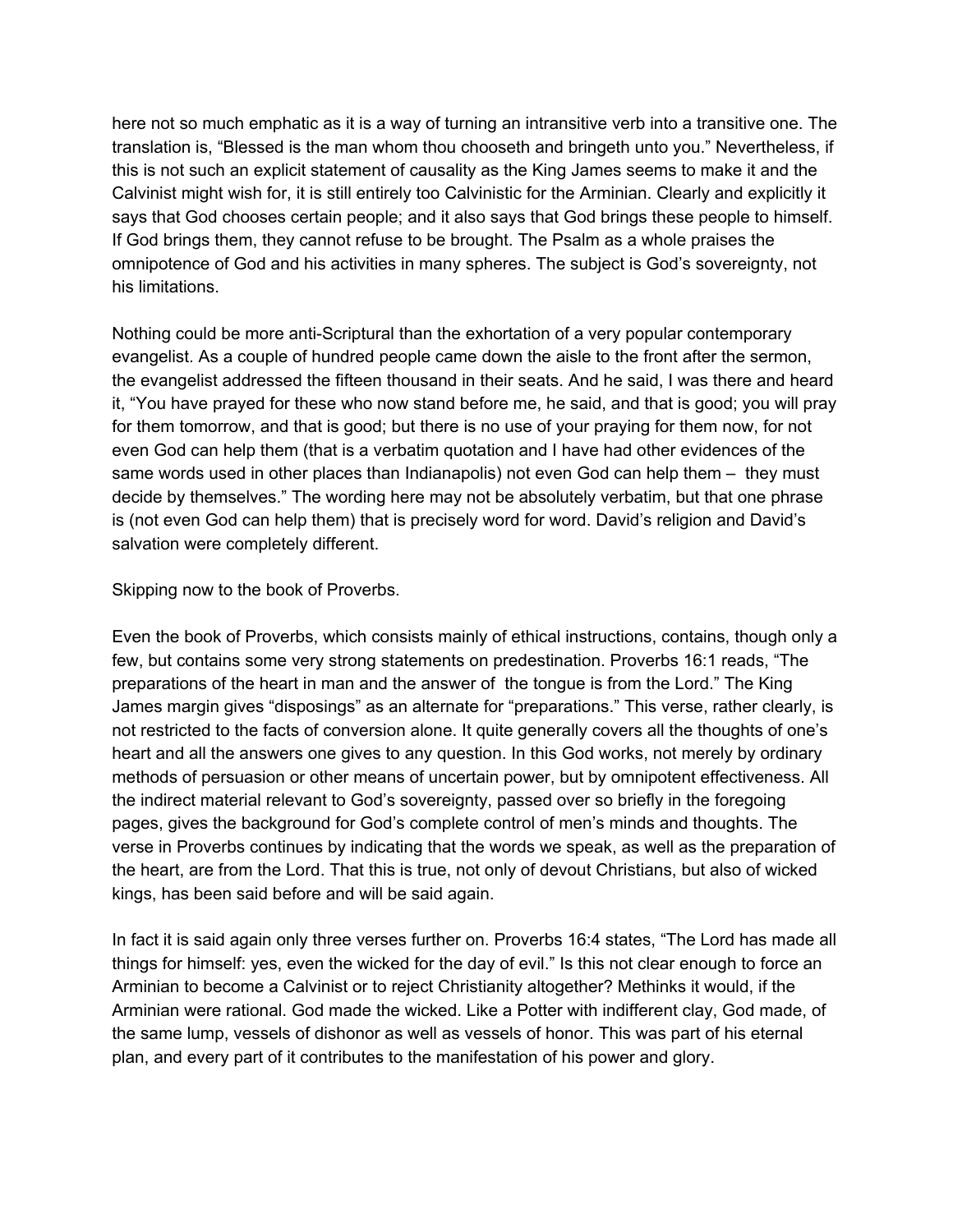A moment ago reference was made to wicked kings. Proverbs 21:1 speaks of all kings, both good and bad: "The king's heart is in the hand of the Lord…he turneth it whithersoever he will." Surely no one can seriously maintain that this refers only to the one king who happened to be reigning when the verse was first written down. It applies to Pharaoh, to Abimelech, and, as we shall see, to Cyrus, and to every other ruler. God turns their hearts whithersoever he will. He caused Hitler's decision to invade Russia – much to Churchill's delight. He also caused Pontius Pilate to execute Christ. Had not God controlled this governor, Pilate might have listened to his wife's warning and so wrecked the whole divine plan of salvation. God turns the hearts and thoughts of rulers any way he pleases; and common citizens, subjects, or slaves are not a whit more independent or free than are the king. No one can choose otherwise than as God ordains.

Now in Isaiah, to get along in the Old Testament a little bit, there are some two dozen verses that bear rather directly on the doctrine of predestination. This estimate does not include complete paragraphs which, like Isaiah 6, describe in terms of grandeur the glorious and awful sovereignty of God. However, one or two verses, verses 9 and 10, from Isaiah 6, must be listed. "Go and tell this people, Hear ye…but understand not…. Make the heart of this people fat and make their eyes [sic, ears] heavy, and shut their eyes, lest they see with their eyes, and hear with their ears, and understand with their heart, and be healed." Perhaps at a later date God would convert them, and even in the interval, "until the cities be wasted," there might be a tenth who would worship God; but for the most part Isaiah was to preach so as to blind their eyes, close their ears, and stupidly misunderstand in their hearts. Consider: This is the same chapter in which Isaiah saw the Lord on his throne and his train filled the temple. Do verses 9 and 10 contradict verses 1 to 4? Or is this how "the whole Earth is full of his glory"?

The same idea, and possibly a part of the same situation, is repeated in Isaiah 19:14: "The Lord has mingled a perverse spirit in the midst thereof; and they have caused Egypt to err in every work…." The animosity toward the doctrine of predestination is largely, though perhaps not entirely, due to the idea that God causes evil and sin. One might even think that if indeed he did, the Scriptures would disguise, dilute, and hide the terrible truth. Quite the contrary, the Old Testament is full of it, and God's causation of good seems less frequently mentioned. This does not mean that the Old Testament is devoid of God's mercy and lovingkindness. Such is frequent enough. The meaning is simply that the direct references to predestination seem to envisage evil more often than good. The New Testament reverses the proportion. But both Testaments explicitly and emphatically teach both.

"Next, Isaiah 29:16 repeats the theme of the Potter and the clay, and condemns anyone who complains. Incidentally, Pharaoh never complained.

Another verse in Isaiah. "Comfort, comfort my people, says your God. Speak comfortably" in tones that Handel beautifully approximated. Yet verses 12-17 warn those who think they are something by reason of their free independence of God. It says "Who has measured the waters in the hollow of his hand…? Who has directed the Spirit of the Lord or, being his counselor, hath taught him? With whom took he counsel, and who instructed him…? Behold the nations are as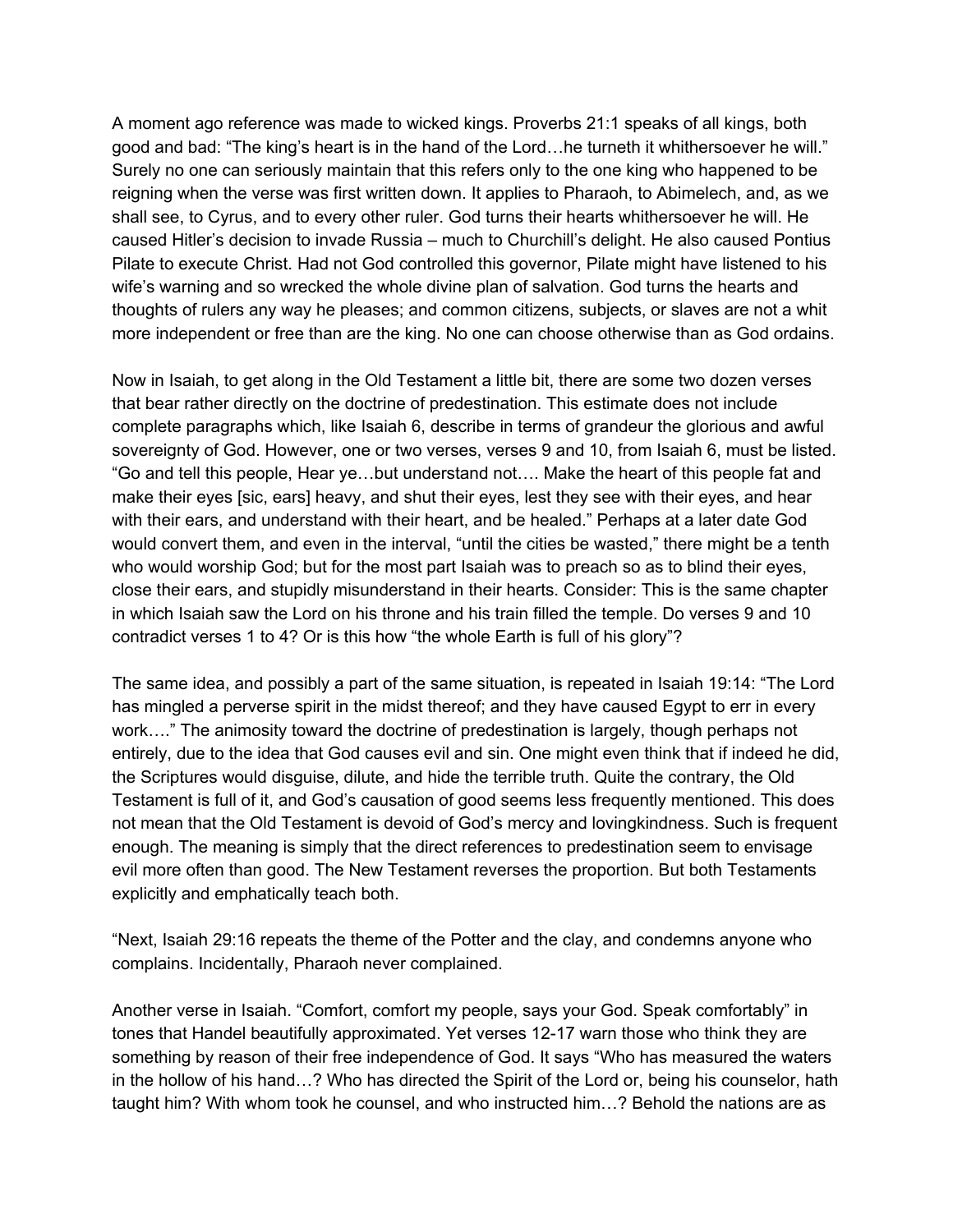a drop from a bucket, and are counted as the small dust of the balance…. All nations before him are as nothing…."

That this rebukes the proud independence of free will is obvious; but there is another idea here also. Most Arminians – there are some consistent exceptions – admit that God is omniscient. Then when a Calvinist insists that God knows what a man will do at some future date, Arminians answer that knowledge does not imply control. Examples are given: Standing on a promontory or a high tower, below which two roads meet at right angles, down there, an observer sees two cars approaching the intersection at high speed. The observer knows they will collide, but it is not his knowledge which causes the collision.

Two mistakes ruin this illustration. The first mistake is that the observer does not really know. The collision might be probable; but just possibly one of the cars hits a boulder that has dropped from the cliff in a spot the observer cannot see. It smashes on the boulder, the other car continues unharmed. Man is not omniscient; God is. The second flaw in the illustration has at least a better notion of omniscience: Even if God knows everything, they say, he does not cause the event in question. But if God knows a future event, the event is inevitable. If it were not inevitable, then God might "know" a future event that finally never takes place. But this is ignorance, not knowledge. If in 2000 B.C. God knew that Hitler would invade Russia, or that I should get a haircut on October 3 at 2:20 p.m., the event would still be inevitable. Now, if God did not determine this inevitable event, who did? The event was certain back in 2000 B.C. If God did not make it certain, there must be, beside God, another power that fixes at least some future events. That these events will occur, God discovers empirically by looking into the future and seeing what events his rival decided to cause."

Such a view is utterly anti-Scriptural. "Who has directed the Spirit of the Lord, or being his counselor has taught him?… Who instructed him…and taught him knowledge?" Oh, no one taught him, someone may say. He found it out by himself. He just examined how his created universe ran itself, and with the sagacity of Sir Isaac Newton discovered what would happen in the future. No one taught Newton, he found it out by himself. But if Newton had created the planets and carefully arranged their mechanism so that they would revolve in elliptical orbits, and if he had the omnipotence to create a perfect mechanism, he would not have had to look into the future and discover how they were moving. He would have known how they were moving because he had made them move that way. Now, God is not only a great astronomer; he is also an omnipotent and therefore omniscient psychologist.

Isaiah 41:2225 says much the same thing and repeats the idea of the potter and the clay. Though this time it is God's agent in the clay. Isaiah 42:14 is a prophecy whose fulfillment needs God's control of every detail. Verse 9 also mentions God's foreknowledge. The chapter extols his sovereignty. This theme continues into the next chapter also.

If the theme of God's foreordination of evil events seems to have been overemphasized in the foregoing – though it is the Biblical emphasis and not an invention of the present writer – Isaiah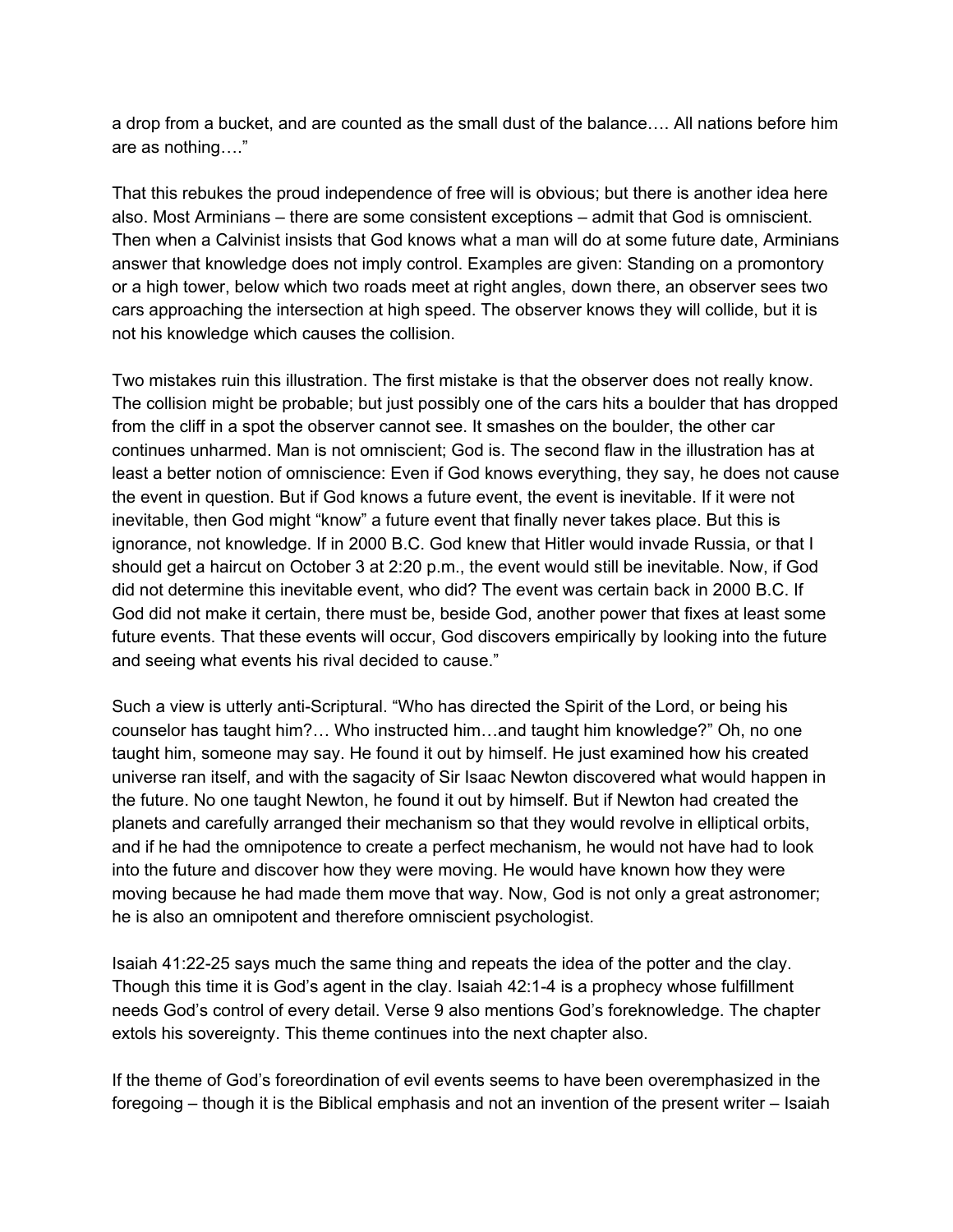43:7 says that God created, and therefore foreordained, for his own glory, those who bear his name. Who dares to say that not even God can help them? Indeed they come to him willingly; but it is God who set his name on them and made them willing. Verse 10 continues, "Ye are my witnesses, sayeth the Lord, and my servants whom I have chosen that ye may believe me and understand that I am he. Before me there was no other god formed [who determined events for my help], neither shall there be after me." God chose his servants for a purpose, and God's purpose could not fail. Isaiah then repeats it: "This people have I formed for myself: they shall show forth my praise." Can these people, by an alleged free, undetermined will, refuse? By no means: "they shall show forth my praise" (43:21).

Isaiah 45 is an overpowering assertion of God's sovereignty. It begins with Cyrus, the Lord's anointed, and a statement of what God will do by him and for him. Then comes what is probably the most exalted statement in the Bible about the sovereignty of God. It is utterly destructive of Arminianism. The later verses, 1823, are not to be ignored; but the middle section beggars praise. The incomplete quotation is only a reminder of the whole. This is the incomplete quotation: "I am the Lord, and there is none else; there is no God beside me. I girded thee, though thou hast not known me."

It is a shame to interrupt even an incomplete quotation, but the present task is to call attention to the meaning. God girded Cyrus, though Cyrus did not know it. One must not suppose, when God girds, guides, and controls someone, that the person is aware of it. Even regeneration, as the Puritans pointed out, is not a conscious experience; much less God's control of Pharaoh, Absalom, or Cyrus. Their knowledge comes later, if at all. Then afterwards the text continues: "I am the Lord, and there is none else. I form the light and create darkness; I make peace and create evil. I the Lord do all these things."

The two theses most unacceptable to the Arminians are that God is the cause of sin and that God is the cause of salvation. In both cases the Arminians look to free will. Man is the first cause of his sin, and, still independent of God, man is the first cause of his conversion. Isaiah in this verse makes Arminianism Biblically impossible.

A certain commentator is a good example of how the Arminians try to escape from the plain meaning of the verse. The commentator says Hebrew *ra*, that's the word for evil, translated sorrow, wretchedness, adversity, afflictions, calamities, but never translated sin. God created evil only in the sense that he made sorrow, wretchedness, and so on, to be the sure fruits of sin. That is a certain comment. Now the most remarkable point about this comment is that the commentator told the truth when he said *ra* is never translated sin in the King James version. How could a commentator have made such a statement knowing that it was true? The only answer is that he must have examined every instance of *ra* in the Hebrew text and then he must have determined that in no case did the King James translate it sin. And this is a fact. But if he compared every instance of *ra* with its translation in every case, he could not have failed to note that *ra* in Genesis 6:5 and in a number of other places is translated wickedness. In fact *ra* is translated wickedness some fifty times in the Old Testament. He could not have failed to notice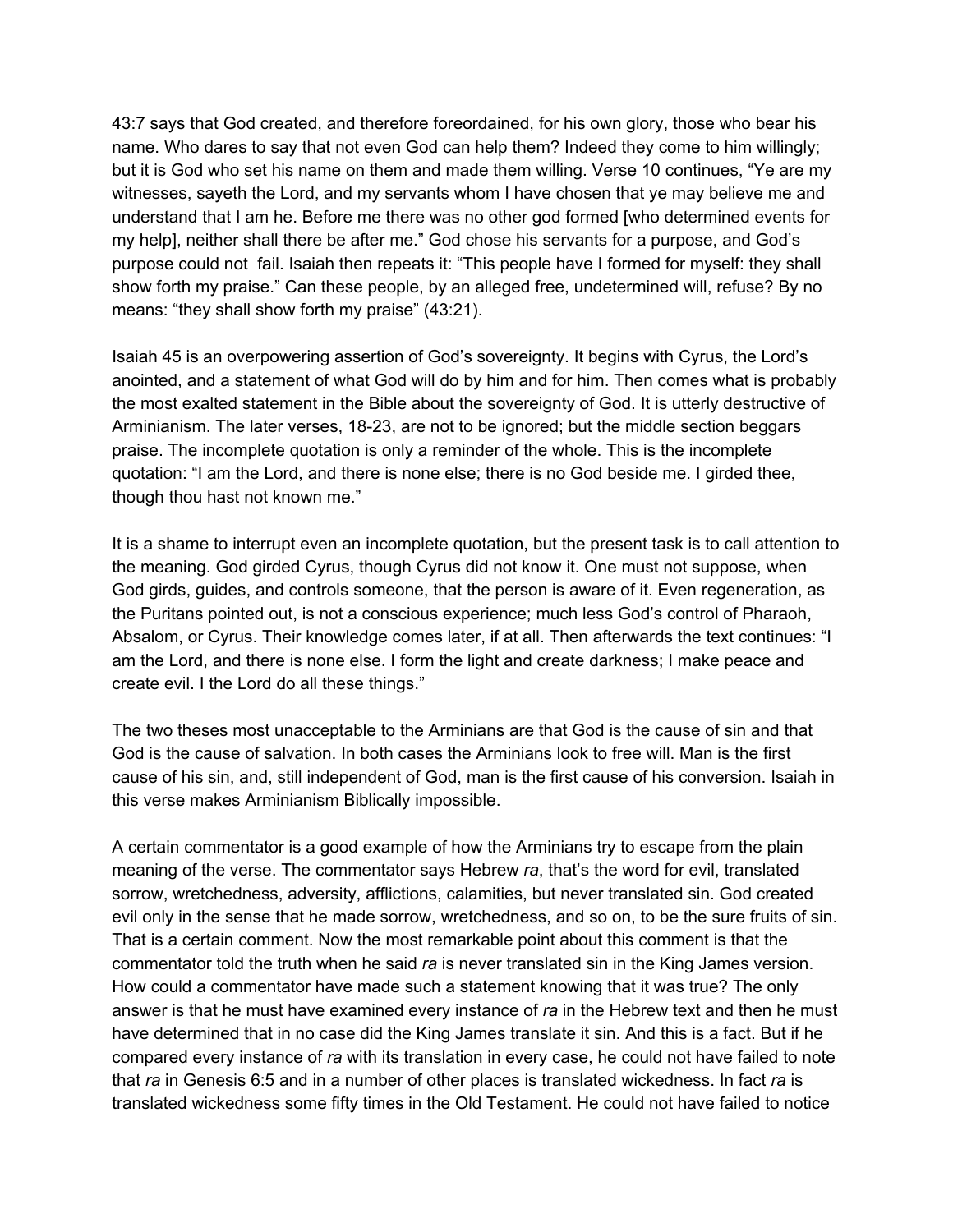this; so he says with just truth, ra is never translated sin. Since he favors the word evil, a partial list of verses in which this translation occurs will be given; and second there will be a partial list where wicked or wickedness is used.

Going through the Bible, one must read as far as Genesis 2:9-17, 3:5-22, 6:5-8, "the knowledge of good and evil." But this is not simply a knowledge of sorrow and calamity, it is primarily a knowledge of disobedience and sin. Similarly Genesis 3:5-22 refers as much to sin as it does to punishment. In fact, Genesis 3:22 hardly refers to punishment at all. True, Adam was banished from the garden, but the word evil in the verse refers to his disobedience and sin. Whatever lame excuse can be given for excluding sin and retaining only punishment in the previous four verses, Genesis 6:5 is clearly and indisputably a reference to sin. God did not see adversity or afflictions, he saw sinful thoughts. *Ra*, in this verse at any rate, means sin. The same is true of Genesis 8:21. In fact, sin and punishment are separated here. God will not again curse or smite as he had just done, for man's heart is evil. The flood was a punishment, but the evil was the sinful heart of man. Toward the end of Genesis, *Ra* refers to an alleged theft, many sins from which the angel had redeemed Jacob, and three times the brothers' sin against Joseph. In Genesis 50:17 again, the sin is easily distinguishable from the feared punishment.

Is it necessary to plod through all the Old Testament to show that *ra* often means sin as distinct from its punishment? It should not be necessary. But to show the pervasiveness of the doctrine and the perverseness of Arminianism, something from II Chronicles will be listed, namely 22:4, 29:6, 33:2 and 6, 36:5, 9 and 12. Ahab did evil in the sight of the Lord. That's *ra*. Ahab did evil in the sight of the Lord. Our fathers have trespassed and done evil in the eyes of the Lord. Manasseh did evil in the sight of the Lord. He wrought much evil in the sight of the Lord. Jehoiakim did evil in the sight of the Lord. That's Jehoiakim, and Jehoiachin did evil in the sight of the Lord. He did evil in the sight of the Lord. Where do I turn over some pages?

At any rate that shows that *ra* means sin at least in these several verses. Rather the number of verses that I have quoted. And God created this and ordained it. I do have a section here on Ezekiel. I can't read it; it's time to go on. I don't want to give the impression that God only predestinates evil, but since that is what is so often denied, my emphasis is on this point. But I have about 20 pages here on predestination in the book of Ezekiel where the predestination involves the raising of the dry dead bones to spiritual life. And the merciful aspect of it is far from absent. But I have emphasized the darker aspect because that is the one that is most objected to.

Now, in conclusion, not only is predestination mentioned in the Old Testament, it is pervasive and emphatic. Seventy-five passages or more. Some not just a verse but a whole chapter. Some seventy-five passages have been quoted in full or in part. I didn't read them all but they're all here. A tremendous amount of indirect evidence of background material has not been referred to at all. Predestination, unconditional election, sovereign grace, and reprobation also are pervasive doctrines. No wonder the Westminster Confession makes the eternal decree the third most important of all Biblical doctrines. Soli Gloria Deo.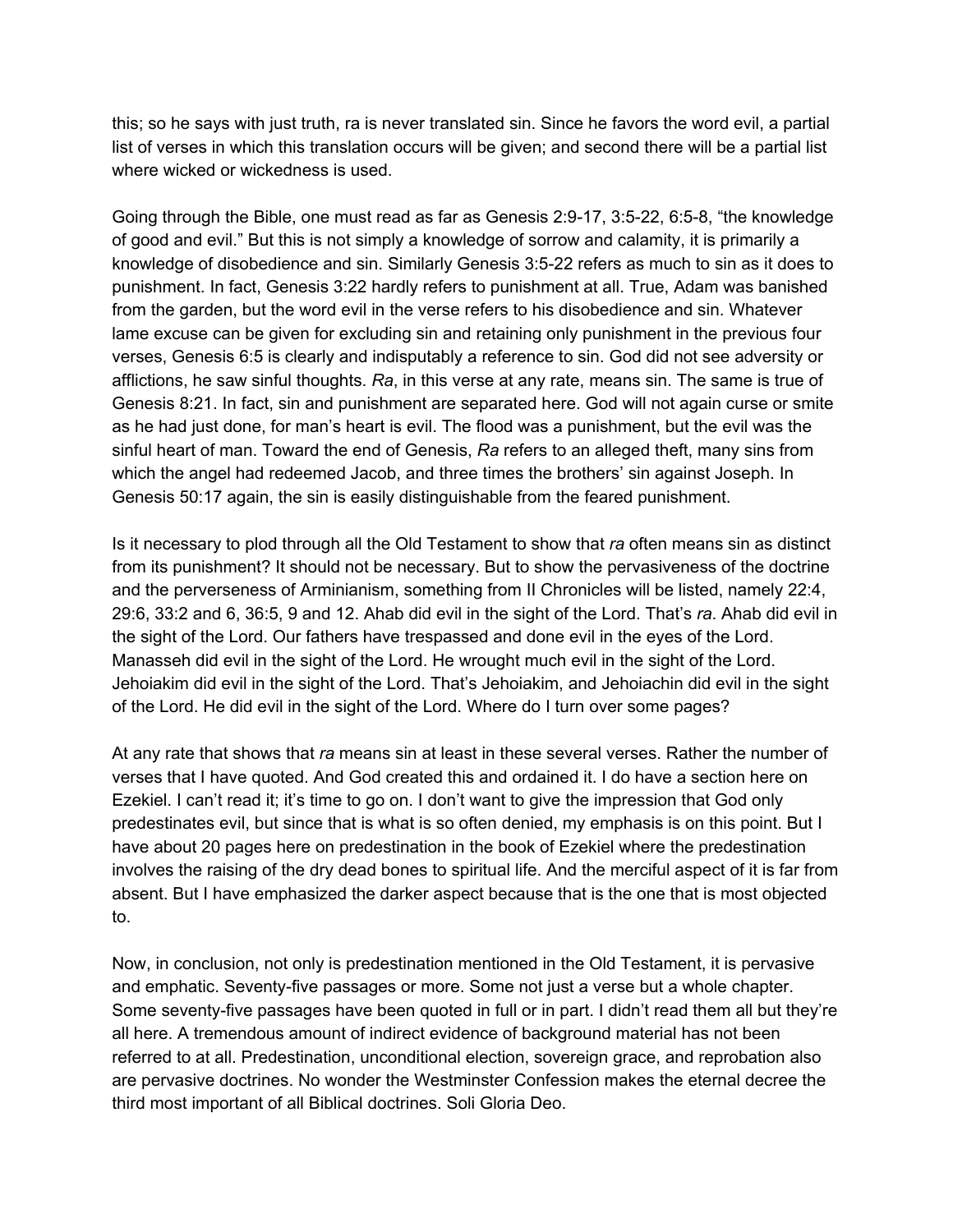Moderator: ... so you can answer it. Ask a question and he can answer it and we'll get it all on tape. Dr. Clark we turn it over to you.

First of all, these questions that have been given to me in written form. There are three on this card. One I can answer in one word. That will save time. The first question is "In the utility of creation, its origination, its progression and final consummation, is their any greater revelation than that of Revelation 4:11 and Romans 1:20?

Now I am not sure what the person means by the utility of creation, but I would suppose that if you wish to pick out some passage of the Bible that has tremendous importance and is most indispensable, I would not choose Romans 1:20 nor Revelation 4:11. I would choose Romans 3:2026. I think those contain more of the Biblical truth than any other half dozen verses in all the Bible. But maybe that is not what the person meant by the question.

The second question he asked is "is there any adequate revelation for the purpose of creation outside the Bible?" I answer that in one word: no. Then what happens after the final consummation of all creation? That might take a long time to answer, but I could mention one or two things. All marriages are dissolved. We become as the angels of heaven. Food and stomach disappear and we enjoy theology for eternity. That's a partial answer of course.

It is now, then, here are two questions. Oh yes, here comes some more. What propositions do you try to get across when you present or preach the gospel? Well, first of all, I would say that the whole Bible is the gospel, not just a little part of it. And I do not like to reduce its scope and center only on some pet subject. I do however recognize that there are things that must be emphasized more than others. And that is what I said just a moment ago. That the doctrine of the propitiatory sacrifice or the satisfaction view of the atonement is one that I certainly try to get across. But I also try to follow Paul's advice to preach the whole counsel of God in order not to be guilty of the blood of men. I think we must preach the whole counsel, and this distinction between kerygma and church doctrine, as the Neo-orthodox put it, I have no sympathy with that.

Now that second question here. Would you venture a rendering of Acts 1:3 that would help clear the cobwebs of empiricism from our minds? No. I have already done it several times over. But I realize of course that when a person who has a, and I say this with at least a little humility, when a person has studied a subject for a relatively long period of time so far as human life is concerned and he has a lot of details in his mind, then when he talks to other people, students for example, who have not had the opportunity of 80 or 90 years because you know I am a senile person that gives superfluous lectures, it takes time for all of this to sink in. And it doesn't surprise me in the least that there are cobwebs of empiricism in a person's mind, and it requires thinking, meditation, consideration. It isn't something you can grasp in a day or two. And I have repeated a number of times the problem that I challenge empiricists to answer, the problem first of showing how you can get from a pure sensation, if there is such a thing, to perception. And then the problem of educated people having no images and so on, which to my mind are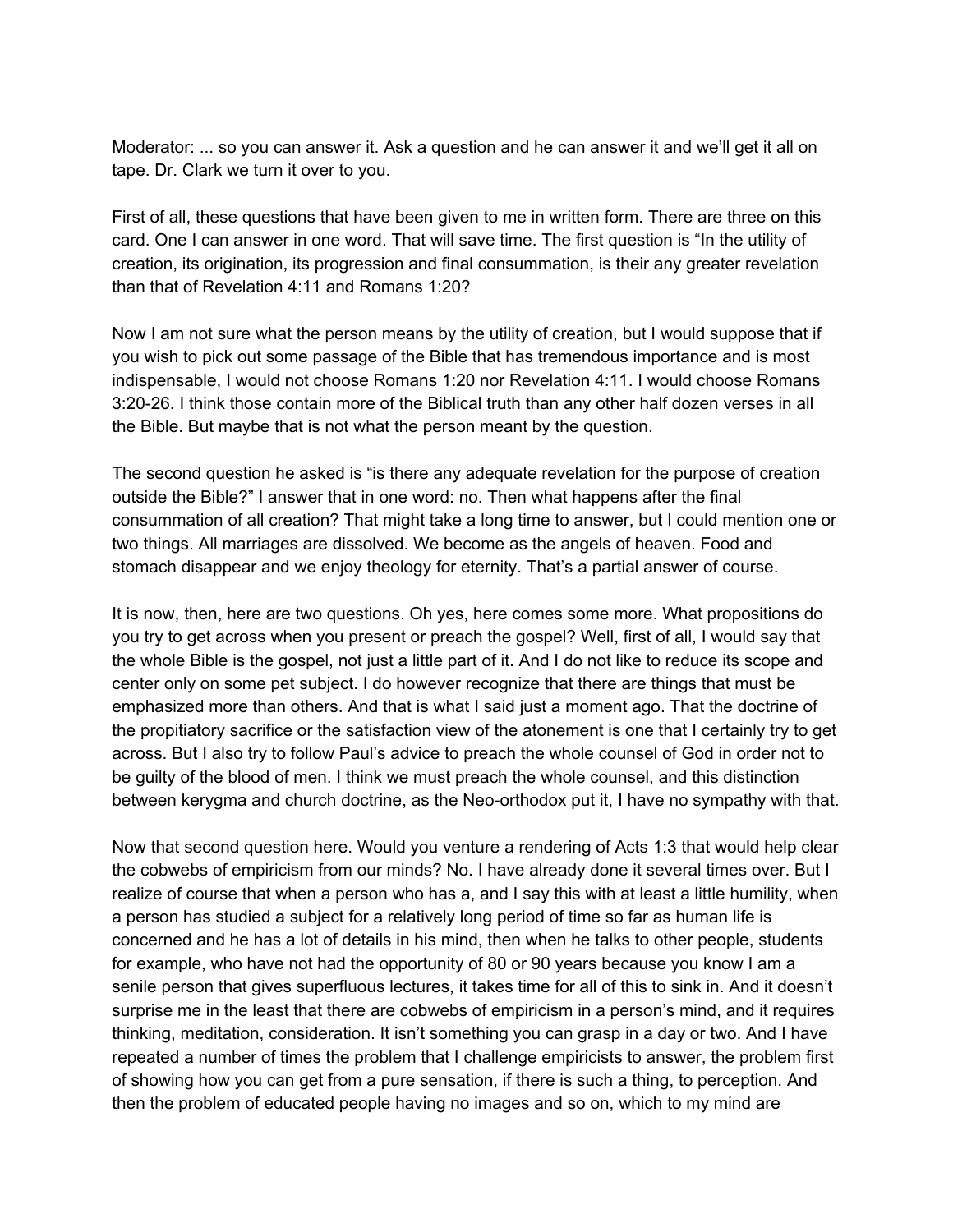destructive of empiricism, but which a great many people haven't thought about so much. And so it takes time and makes discussion.

Now then, in your reference to Saul's or Paul's understanding, oh well well well, in reference to Saul's understanding before his conversion please explain what you mean as to what degree Paul understood. I guess you mean what propositions Saul understood. Well, I think the main proposition that troubled the Apostle Paul was that he realized that Jesus claimed to be God. And for him this was blasphemy. Now, he understood more too no doubt but the chief proposition that angered him was that a mere human being claimed to be God. That's … short answer to that question.

Will you please expound James 1:13-14 where it says that no one is tempted to sin by God, God tempts no one. How does this fit into what you have said this evening? And I think that question … well it at least overlaps the two on this sheet. But I'll answer it. The cause or the the responsible cause of an action is always the immediate cause and not the remote causes. The remote causes are, one of the remote causes of sin is Adam's sin by which we become sinners, but the immediate cause of sin is ourselves. It is we who will to sin. I think the Bible makes it fairly clear, we cannot escape responsibility by saying that we inherited the sin of Adam. In fact, this makes our own sin worse. In the case of David, that I referred to a little while ago, David doesn't say "I committed a terrible sin, but afterall I was born in sin and couldn't help it." What he said is "I committed a horrible sin and, what was worse, I was born that way." This reference to something more ultimate does not relieve a person of responsibility. If anything it makes the situation worse. Now this leads to the question I have here.

Why is man held responsible for his sin? And what is your definition of responsibility? I just love definitions, if I can ever get them. Because you ought to know what the words mean if you use them. And if you use a word ambiguously you're sure to become confused. And we ought to define responsibility and what the basis of responsibility is. Now, responsibility, etymologically, and I think philosophically too, means to be answerable, you give an answer to somebody. This is responsibility. And we are answerable to God because God demands an answer from us. That is why we are responsible. Now, in addition to this general principle, which governs the rest of the situation, the Bible teaches I believe the Bible teaches that there are degrees of responsibility because the servant who knew his lord's will and did not do it was beaten with many stripes, but the servant who did not know his will was beaten, but not beaten with many stripes. And Jesus in his reply to Pilate said that the people who delivered him had the greater sin than Pilate had. So there are degrees of heinousness in sin. These degrees depend on the degree of knowledge that a person has. The more knowledge a person has, the more responsible he is. And so God assigns degrees of responsibility on the basis of how much a man knows. No man, as the Bible puts it, is utterly ignorant. Though, as I say, some people asymptotically approach it. But no man is absolutely ignorant. And therefore all men are at least minimally responsible. But men in high places and people who have studied are more responsible than other people. It is a great responsibility to be a minister, for example. A minister presumably knows more about the Bible than other people. And the more you know the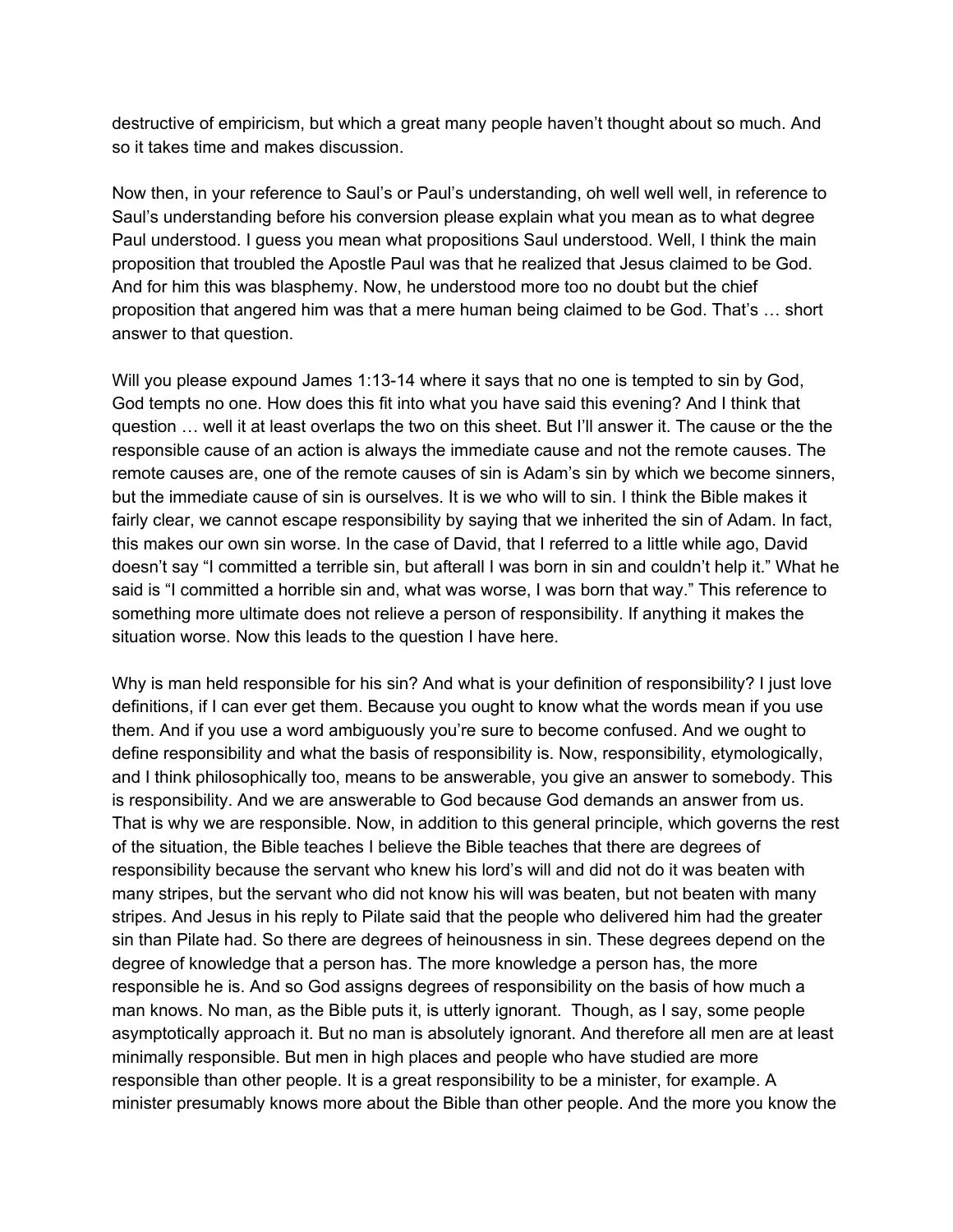more responsible you are. Now responsibility then is, to define it, is to be answerable to a superior power. Now this also means that although God is the cause of all sin, God is not responsible because there is no higher power to demand an answer of him. So responsibility is a characteristic of people to whom divine commandments have been given. But there are no commandments imposed on God by any superior power, for there is no superior power. This is briefly my interpretation of responsibility and why a person is responsible for his sin. God decided to hold a man in certain degrees responsible, degrees corresponding to the degrees of his knowledge. Now other people no doubt wish to follow this up and ask other questions. This is all that has been presented to me in writing. Yes, over here.

Questioner #1: I'd like to ask you with regard to the fall of Adam. I understand, I think, that you would assert that God caused Adam to fall.

Oh yes.

Questioner #1: Ok. Now

If he had not, his whole plan of salvation would have been showered??? from ever beginning.

Questioner #1: Well, I'm not against showers.

I certainly try to add a detail once in a while.

Questioner #1: It is my understanding also that St. Augustine, Luther, and Calvin, and the majority of reformed men did not assert that. They asserted that he had free will. And it is my understanding too that such scholars such as Roger Nicole and others have sorta castigated you for being outside of reformed tradition. Now, I've been thinking a lot about this because I hold your position. How do you feel about what these men thought about this area. They seem to me to be contradictory.

I have a little question as to the accuracy of the statements you present as factual. It is true that St. Augustine, early in his life, before he had matured as a Christian, although he denied free will for us sinners, allowed that Adam had free will before the fall. But this was written in an early work of his and it is retracted in his later works. I would like you to read the *de praedestinatione sanctorum* and there's another one, something about grace or the gospel, I forget the title just now.

Questioner #1: Do you remember where that is in that work?

No its not a long ways. Its not 420 pages of double columns like *City of God* is.

Questioner #1: My specific question with regard to these matters, I don't ever recall hearing the phrase by Augustine, Luther, or the others, that God created evil.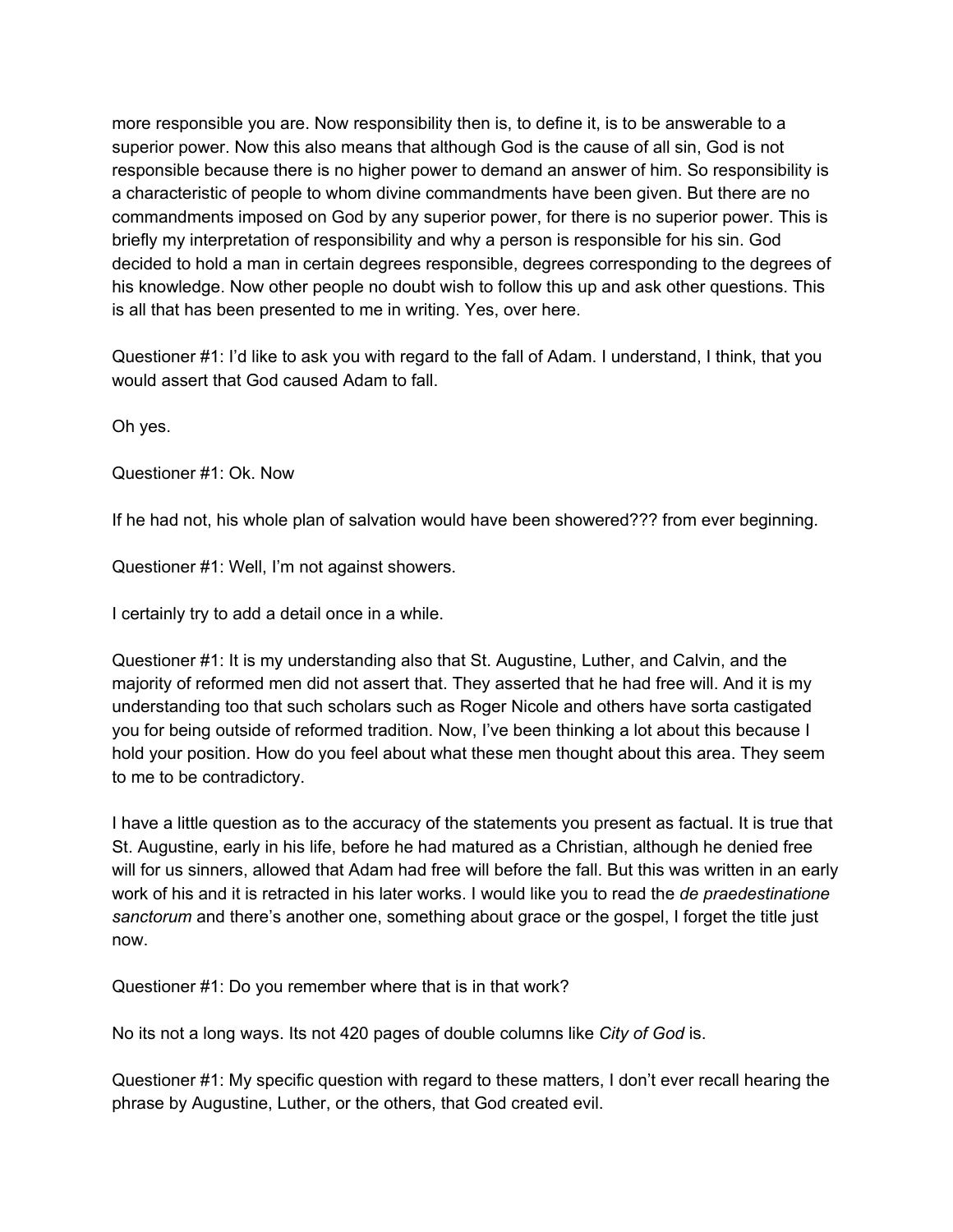I thought your statement was that Augustine, Luther, and Calvin supported free will.

Questioner #1: Now this is a question along with that.

Now Martin Luther wrote a big thick book denying free will. So, and as for Calvin, I recommend that you read book 3, chapter 23 which came up in a discussion earlier today.

Questioner #1: My point is Adam before the fall. It is my understanding that Augustine and his followers did not believe that Adam, or they did believe Adam had a free will before the fall.

Augustine in his early work *De Libero Arbitrio* held just what you say, but in his later work he retracted it.

Questioner #1: Do you feel like this is, then do you disagree with those who say you're outside of the reformed tradition? In other words, it seems that they assert that this is not in the major confessions.

On this point I would talk about the confessions for a minute. On this point, I rather have the opinion that I agree with Augustine's later point of view, with Luther's *Bondage of the Will*, and with Calvin's positions too. And I don't see how you can make it plainer than in the book 3, chapter 23 but there are other places in Calvin too.

Questioner #1: With regard to Adam before the fall?

Oh yes, universally, yes.

Questioner #1: Alright, then my next question is this: what is the difference, last question, what is the difference between Adam's will before the fall and Adam's will after the fall?

As far as being determined by God's decree there is no difference whatever.

Questioner #1: What is the difference? Any difference at all?

Oh, well, the difference is that before the fall he was, God determined him to think good thoughts, and at and after the fall God determines him to think some evil thoughts.

Questioner #2: So you wouldn't disagree with those who castigates you and put you outside of the Reformed faith. You think you're right in line with the Reformers.

I hardly think that is what Roger Nicole says. But anyhow, if he says it, I would respectfully disagree. Roger Nicole is one of the best theologians in all of the United States if not in the world. He is a tremendously learned man.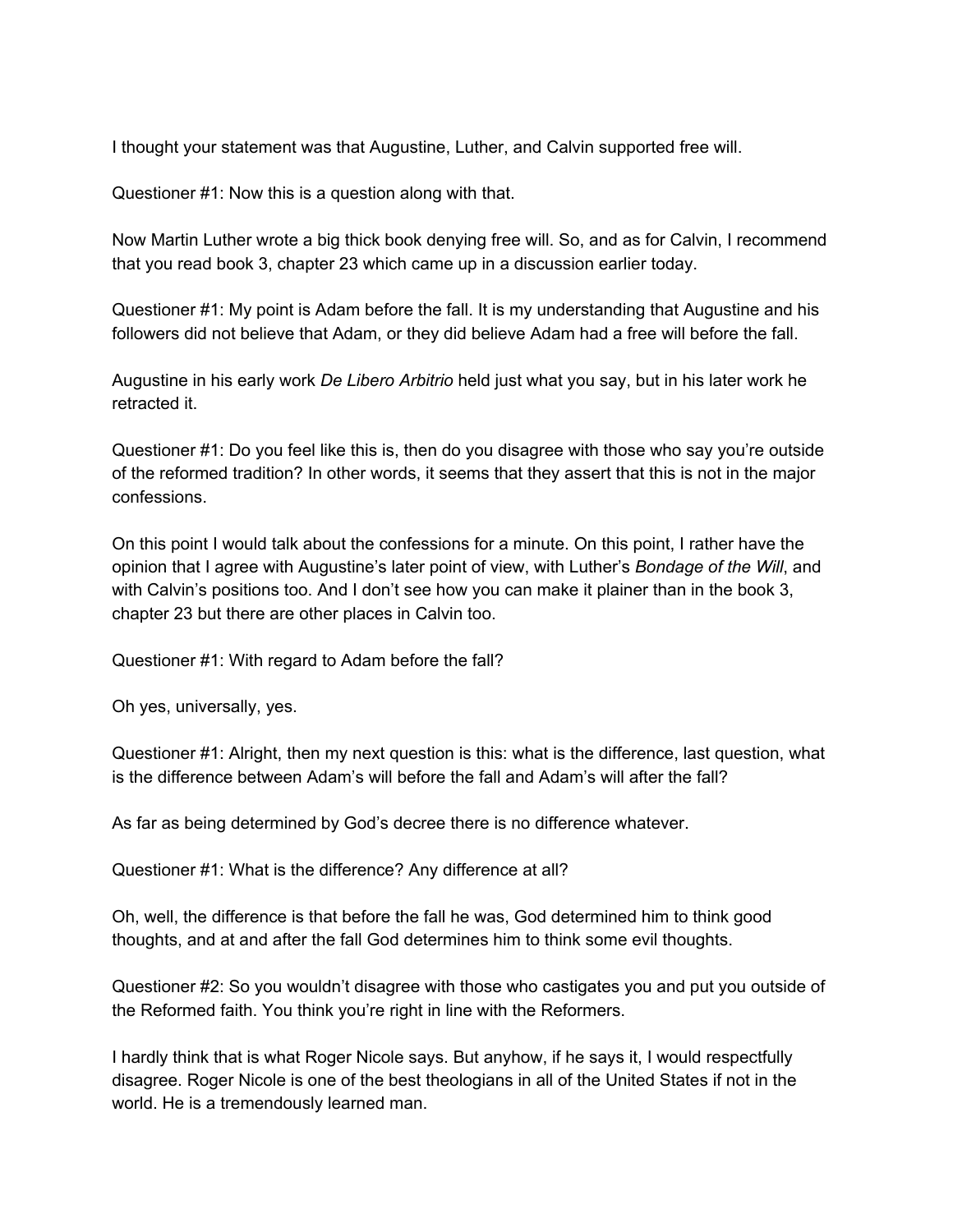Moderator: Dr. Clark, you made a statement in your lecture tonight about a certain football player who weighed twice as much as his IQ and we have a football up on the front pew here. He has been all pro for quite a few years and he says he'd like to take you on afterwards. And my question is your predestination in the parking lot after you talk.

What did he say?

Moderator: He said that it was predestined that you meet him in the parking lot afterwards.

I'll challenge you at a game of chess.

Moderator: We'd like for some of you who have not asked questions to feel free to ask them. I realize the questions are being finalized …. ????

Audience: Is that what we call the convicting work of the holy spirit?

Questioner #3: Dr. Clark, I have a question that I think many might be asking and that is, in light of your comments that God is the cause of sin, I think that many would object, and I've heard some object, that this is destructive of any form of ethical system whereby God would, we would say judiciously reward or punish an individual for doing something concerning which he had no choice or concerning which he was foreordained to do from eternity past. And how would you respond to this? And the whole question of commands and the judicial character of rewards and punishments.

Well in the first place I would, might ask, and it might take me a half an hour to give the first paragraph of the answer. I might first ask, how could you have moral responsibility if you had free will? If a person decides something without any cause or reason at all, perfectly indeterminate, I would think that that person is insane. And hence not responsible. It is only through a theory of determinism that you can have moral responsibility. We are responsible in the degree in which we know. The knowledge is involved. As Charles Hodge says, the intellect totally controls the will, but according to indeterminism, the will is completely undetermined by anything. How a person can say if you accept determinism you cannot have ethical norms, that is a statement for which I would want an argument. And I think I could easy show many difficulties in any argument that led to that conclusion. Maybe that's not a good enough answer, but that would be the beginning of it. And you asked something else slightly different, what was it?

Questioner #3: How would God, how would you explain that God judiciously rewards and punishes?

I think you mean judicially, don't you?

Questioner #3: Go back ??? from eternity. Which could not have been otherwise.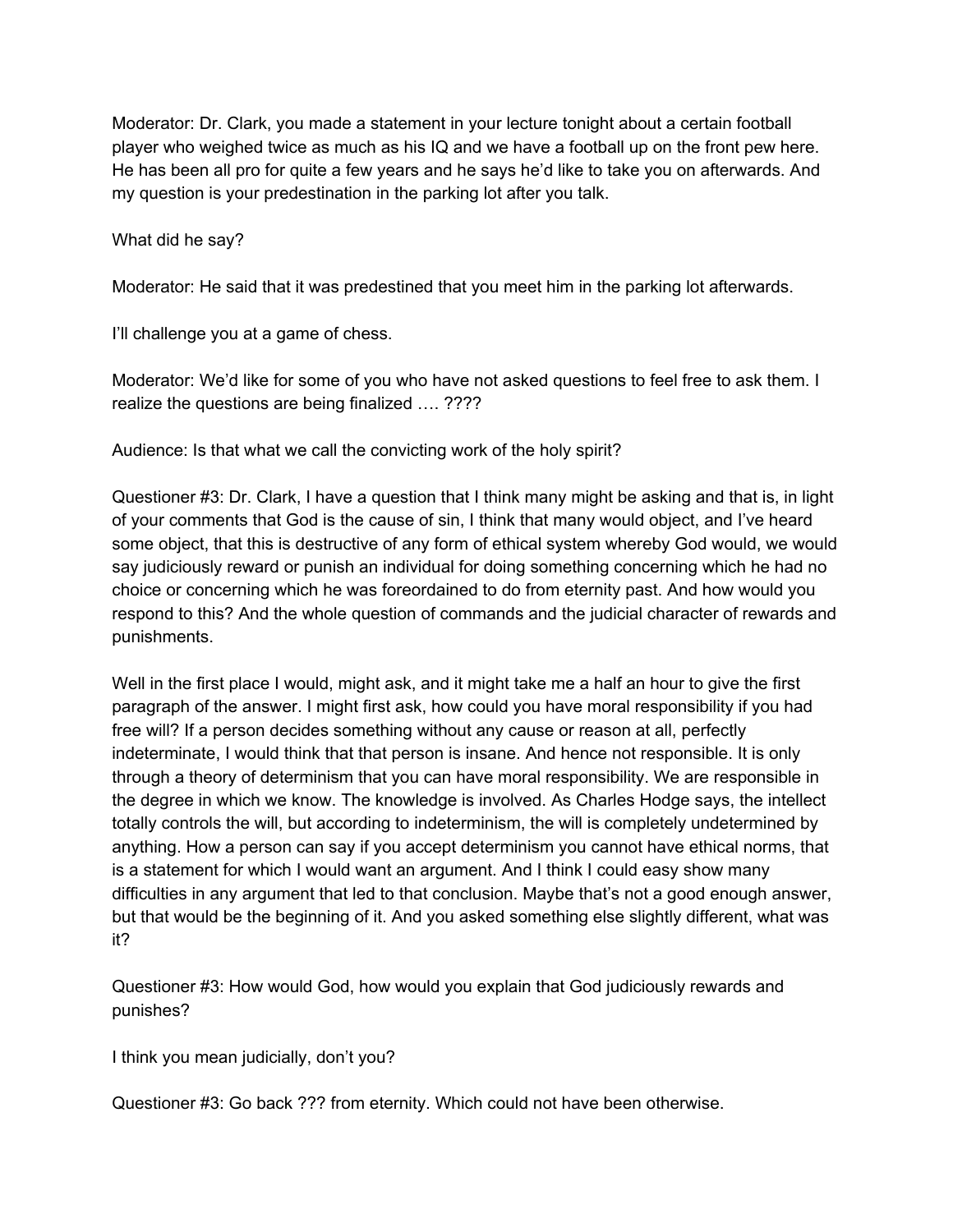How could God have judiciously foreordained certain actions? Oh, just the way he created the world. He decided to give elephants trunks and legs. Thick ones. He gave a wren only 2 legs, very thin.

Moderator: I think he does mean judicially instead of judiciously.

Questioner #3: Oh, I'm sorry, I didn't understand what you meant.

Judicially. Well, the rules of law, moral law, are those imposed by God. And God imposes the laws as he pleases.The law then becomes the judicial basis for condemnation. If a person breaks the law, then the law is the judicial basis for his condemnation. This is part of God's decree. It is all the same decree, but with many details. Let me see, something passed through my mind on this. Now too many ideas go and I can't recall them too well. But sin is a violation or a lack of conformity unto the law of God. So He establishes the ground on which he will condemn people. That's the judicial position.

## Moderator: A new question.

Questioner #4: I heard the comment made a number of times since my exposure to Calvinism about 5 years ago that a higher good is accomplished as a result of God allowing salvation to come through Christ after the fall. I've heard it just said, it permits a higher good to take place if you take a look at the fall in terms of something in history. Ok, my question is, since man was in a sinless state, even though he had the potential for sin, prior to the fall and no condemnation was evidenced on mankind at that point in time, then why is it that God would permit the fall to allow that higher good that when in reality if he had not permitted the fall condemnation would not have come upon man? Why is it a higher good for salvation to take place as a result of sin destroying the relationship of man when actually prior to the fall no such salvation would have been necessary. If I'm correct in assuming that no such salvation was necessary.

In the first place, I do not accept the statement that God permitted the fall. God caused the fall. Permission is an idea that is incongruous with omnipotence and sovereignty. And Calvin is very clear that permission plays no part in Calvinistic theology. Then I think maybe that is the basic answer to your question. But something else that I might want to say that I just thought of again in answer to the other question. When I say that God controls the will and choice of man, I do not deny volition and choice. In fact I assert it. But I do not assert that man is equally able to make either of two contradictory choices. He makes the choice that God has determined that he should make. And that is really essential to the doctrine of salvation and faith because man is, in his sinful estate, is utterly unwilling to accept the divine gospel and hence his mind must be changed. So God makes a man willing. His willingness is determined. It is not a matter of something he does apart from God. If somebody comes up to the aisle and wants to shake the hands of the evangelist, which of course doesn't do him any good anyhow, if anything happens it is God that makes it happen. I do not agree that God is impotent. And that there is no use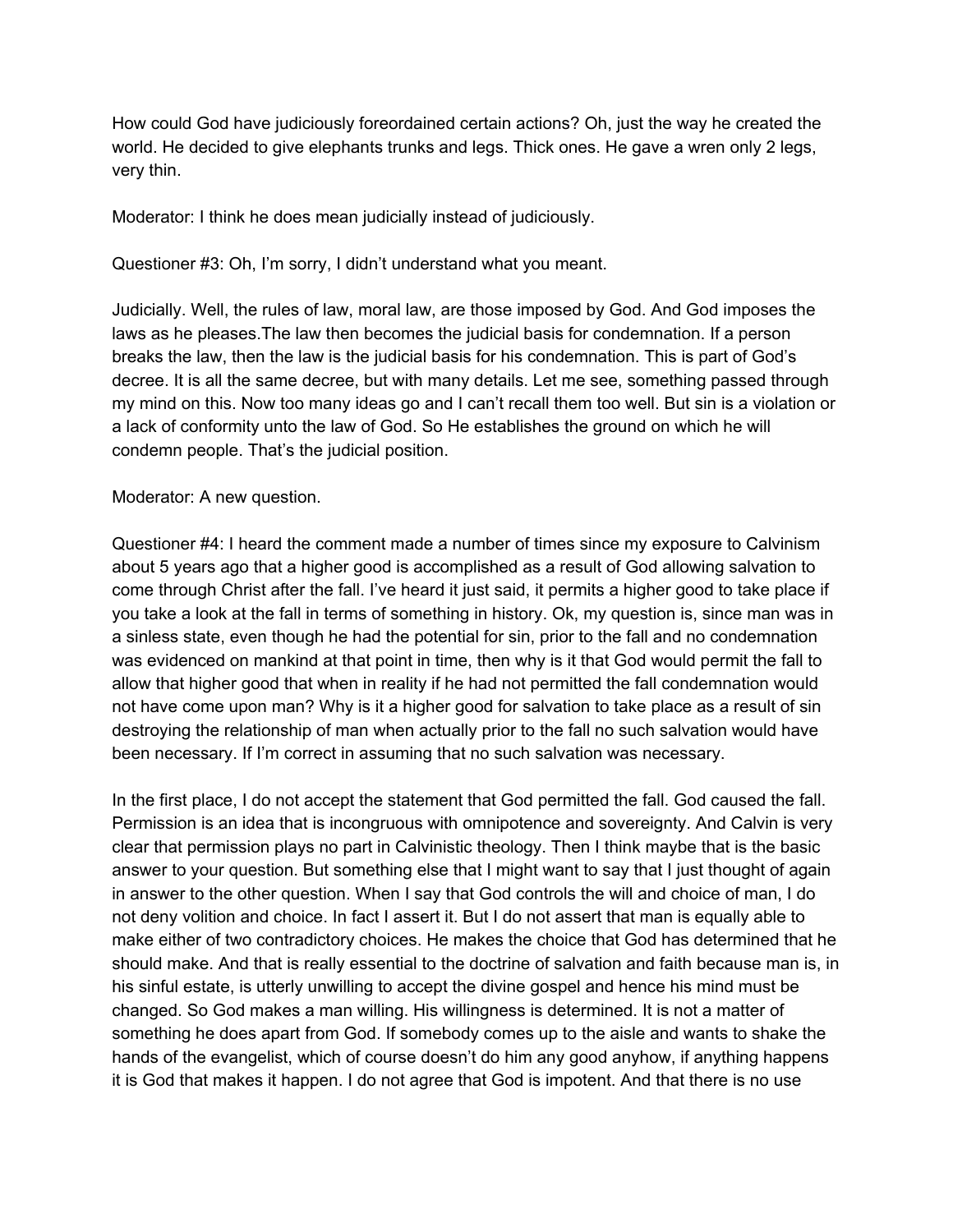praying to him. God converts people, regenerates them, and gives them the gift of faith. This is determined by God, it is not a matter of free will at all.

Questioner #5: Dr. Clark, in Calvin's Institutes, in the first book he argues that when God moves a man's will he does it in this manner, that God wills to have an action take place and therefore when he wants to have a sinful action take place that he makes, that he wills that a sinful man act and then the sinful man when he acts because his will is bent toward sin acts in sin. Now somewhere in your lecture you threw out a sentence that made me wonder if you are agreeing with Calvin or if you are leaving out the step of God willing the man's will to move and just simply saying man's sin.

No I think I said considerably more than that. It is not that God says, "well commit some sin, you think it up, I don't care which." I gave you the precise example of Absalom and Ahithophel. And God made Absalom commit this one particular sin because no other sin in that situation would have accomplished what God wanted to have accomplished. And the sin was to accept the bad military counsel of Hushai instead of the perfectly good military counsel of Ahithophel.

Questioner #5: Do you agree with Calvin then? In the shall we say mechanism in which that takes place. Where God causes a man's will to move and then the man because he is sinful acts …

I am not conscious of any disagreement with Calvin on that point at any rate.

Questioner #5: Thank you.

Moderator: Just a couple of more questions because I know that some of you have to go but here's one...

Questioner #6: I'm inquiring about the difference between infra and supralapsarianism. In Warfield's book he defines infra and supra as a difference in the order of decrees but he does not go into the nature of what this order is well enough. He says it is not temporal, and he says the logical order. But would it be more fruitful, and I'd like your definition after this last comment, would it be more fruitful to say that the infra brings sin in by mysterious bringing in this idea of permission instead of action. Whereas the supra says that they are both directly activated.

The idea of permission has been invented by some people who wish to avoid saying that God is the ultimate cause of sin. They want to save God's holiness against objections. The trouble is that the notion of permission does not do what these people want done. Because God would still be well, responsible. He would still have his holiness questioned if he permitted something that he could have stopped. If there is a situation in human life where say a child is about to be run over by a car and it is possible for a bystander to run out and save him and the bystander permits the auto to hit him this is not very happy either. So permission does not solve the Arminian's problem. And as I said before Calvin expressly repudiates permission.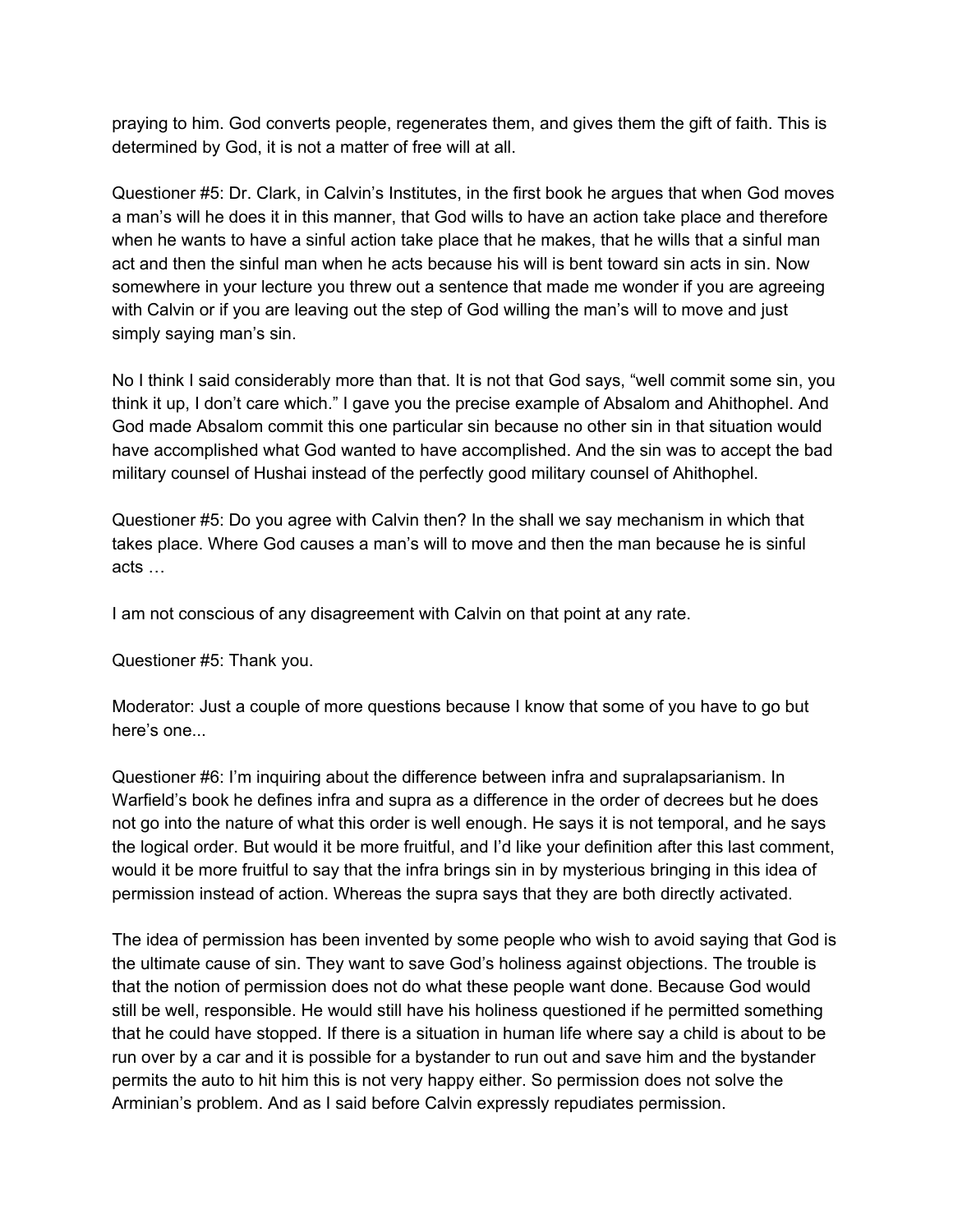Questioner #6: What is the difference between infra and supra.

The difference is that infralapsarianism puts the decree of election subsequent to the decree of the fall. Now someone at lunch had a different notion of infralapsarianism but if you wish to check various theologians you can look up Henry Bradford Smith, Louis Berkhof, my father, and oh well maybe Charles Hodge and I think you will find in all of them that they put the decree of election after the decree of the fall. My criticism of this is that they confuse logical sequence with temporal sequence. And my contention is that the logical sequence is precisely the reverse of the temporal sequence. A person chooses an end and then works back from the end to where he is now on something that he can do. At lunch I used this illustration: if you wish to buy your wife a little present, a box of candy, or a scarf, you want to buy a gift for her and you decide on a box of candy. That's the beginning of it. Now you say how can I get a box of candy to give her? Well you have to think where a candy store is. And then when you decide where the candy store is you have to say well how do I get there? You may drive or take a bus or something. And then how are you going to buy the candy. Well you need some money. And so that is the way you think. You begin at the end and think back to where you are. That's the logical order. Now the temporal order is exactly the reverse. You put some money in your pocket, you take the bus, you go to the store and get the candy.

Now in the case of lapsarianism we have the temporal order given in the Scriptures quite clearly. You begin at Genesis go through. Now then if you wish to talk about the logical order of the decrees you just reverse that. I hope that meets your question.

Moderator: Dr. Clark as further discussion of it, in the last chapter of his, of the Festschrift edited by Ronald Nash in his reply to Roger Nicole includes a similar illustration. Now there was a question down here I understand.

Questioner #7: Dr. Clark, I'll start out by saying that I would concur in the question or the position that I was about to place before you and the question has really already been presented in a way. But I was interested in your view or comments on the position of the supralapsarian. And not just to ask a question in particular but rather some brief comment that you might make that we might have time for. That is, say that in this discussion the idea of perhaps the essence of the supralapsarian position being found in the providence of God in that while he did elect he not only did elect to life but he elected to destruction. And that hence it was hence naturally preceding the other decrees and principally that of the fall itself. Or that he did elect without consequence or consideration to sin and the eventual fall of man. Would you mind commenting on that please.

Well I would say that the eternal decree of God embraces every event that takes place in the whole history of the world. But there are some events that attract our attention more than others. And the Dukes of Edom are not quite so important as the doctrine of election or reprobation or the glory of God, or justification and so on. And hence this matter of the logical order of the decrees is usually limited to a small number of important points. But you could expand it of